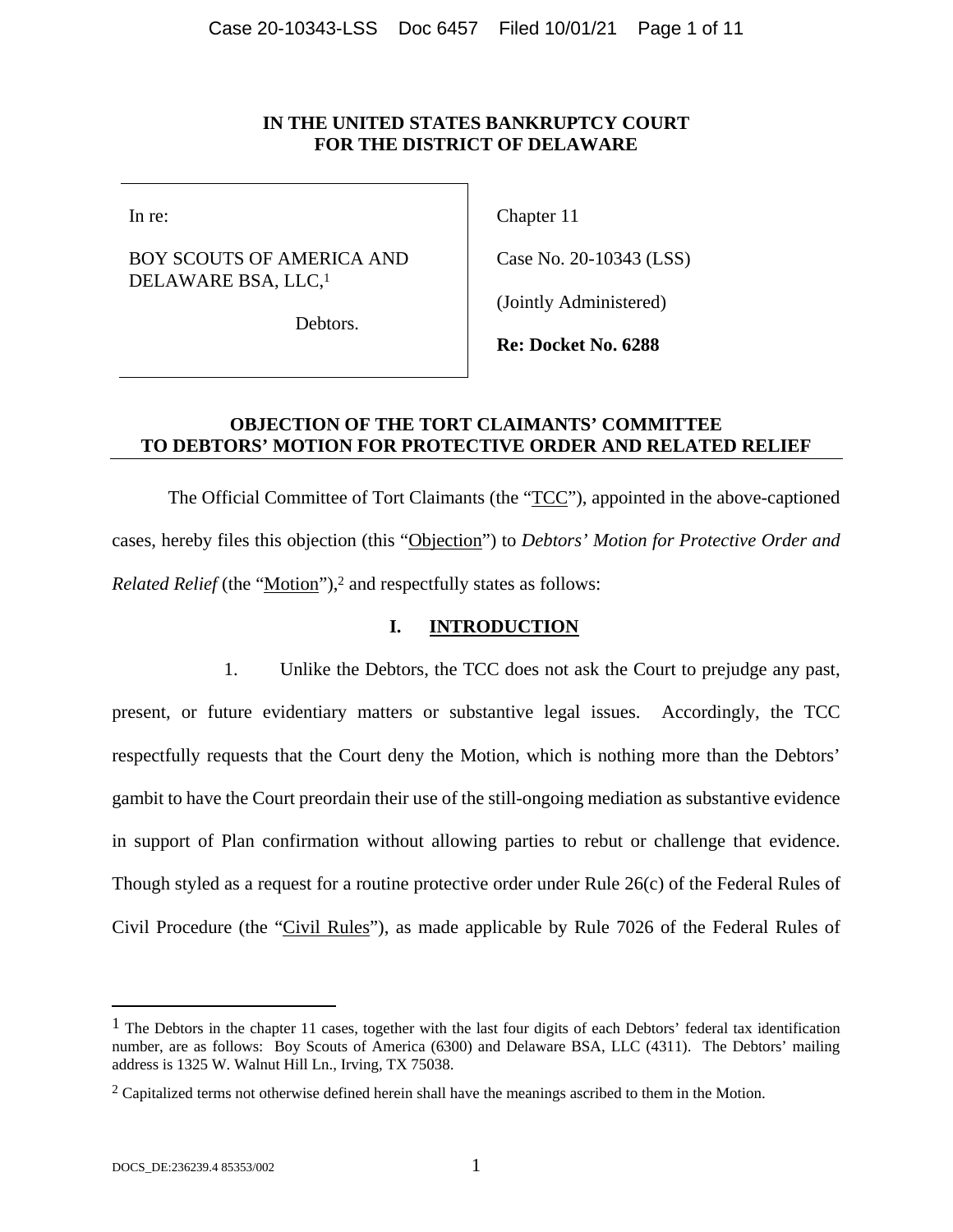#### Case 20-10343-LSS Doc 6457 Filed 10/01/21 Page 2 of 11

Bankruptcy Procedure (the "Bankruptcy Rules"), the Motion is the Debtors' thinly-veiled (and procedurally improper)3 attempt to tell the Court what it can and cannot consider in connection with Plan confirmation by securing an order issued months before the Confirmation Hearing is even scheduled to begin, entirely in the abstract and notably without considering anything that may occur in the intervening time. This attempt to tie the Court's hands and eliminate entire areas of inquiry—and even entire substantive legal arguments—should be rejected.

2. Paragraph 2 of the Proposed Order contemplates the issuance of what resembles a protective order under Civil Rule 26(c); it seeks to limit what the Debtors must produce and allows for the Debtors to apply redactions with respect to the attorney-client privilege, the mediation privilege, and attorney work product. But the Debtors inappropriately ask the Court to do so indiscriminately, in a vacuum. The TCC does not dispute the role of confidentiality in mediations. But, as discussed in detail below, the Court's evaluation of mediation privilege necessitates factual context and cannot be applied with a broad brush over all documents without considering each document individually. Moreover, as with every other privilege, there are wellestablished exceptions to the mediation privilege and, critically, each of them requires a factspecific inquiry by the Court. Whether or not the "sword and shield doctrine" applies, for instance, cannot be decided prospectively as to all documents that may now exist or exist in the future.

3. But the Debtors do not merely seek a protective order, albeit a procedurally and substantively improper one. Paragraphs 3 and 4 of the Proposed Order seek substantive evidentiary rulings akin to those which might result from a motion *in limine*—relief that, once again, requires a fact-intensive inquiry that cannot be made nearly four months before trial. If

 $\overline{a}$ 

<sup>3</sup> As discussed in section III.D. *infra*, the Debtors were required to—but did not—meet and confer with the TCC prior to filing the Motion and were further required to—but did not—include a certification of such meet and confer with the Motion.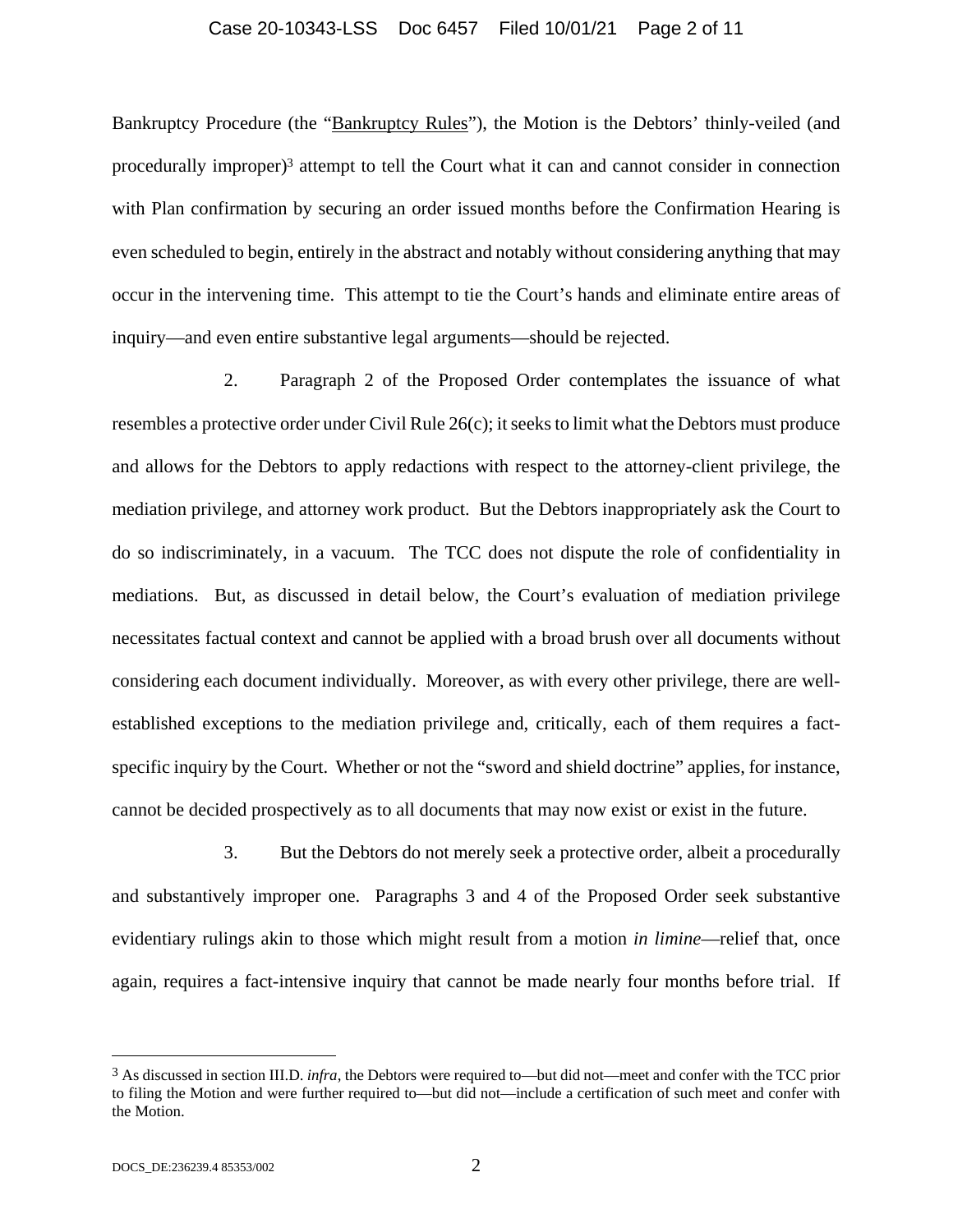#### Case 20-10343-LSS Doc 6457 Filed 10/01/21 Page 3 of 11

entered, the Proposed Order will allow the Debtors to rely on the mediation and introduce evidence concerning the mediation at the Confirmation Hearing, while simultaneously depriving other parties of the same ability.4

4. The Court should not decide these complex issues now. As discussed below, the Debtors' legal arguments are conclusory and do not account for the legal nuance and fact-specific consideration necessary for the Court to consider multifaceted matters like privilege and admissibility. The Court should reject the Debtors' ploy and deny the Motion.

#### **II. BACKGROUND**

5. On February 18, 2020 (the "Petition Date"), the Debtors commenced these bankruptcy cases (the "Cases"). On March 4, 2020, the Office of the United States Trustee for the District of Delaware formed the TCC, which is a nine-member committee of survivors of childhood sexual abuse.

#### **III. OBJECTION**

#### **A. The Debtors Fail to Establish Good Cause for a Broad, Prospective Protective Order**

6. The Debtors bear the burden of establishing that good cause exists for the Court to issue a protective order. Fed. R. Civ. P. 26(c); *see also Pansy v. Borough of Stroudsburg*, 23 F.3d 772, 786 (3d Cir. 1994). Evaluation of whether a protective order should be issued with respect to privileged information "is best decided on a case by case basis, and depends primarily on the specific context in which the privilege is asserted." *In re Grand Jury Proceedings John Doe Co. v. United States*, 350 F.3d 299, 302 (2d Cir. 2003) (internal quotation omitted); *see also In re Human Tissue Prods. Liab. Litig.*, 255 F.R.D. 151, 159-60 (D. N.J. 2008) (quoting *Grand* 

1

<sup>4</sup> The Local Bankruptcy Rules appear to prohibit this sort of one-sided litigation advantage: "No person may rely on or introduce as evidence in any arbitral, judicial or other proceeding, evidence pertaining to *any aspect* of the mediation effort . . ." Del. Bankr. L.R. 9019-5(d)(i) (emphasis added).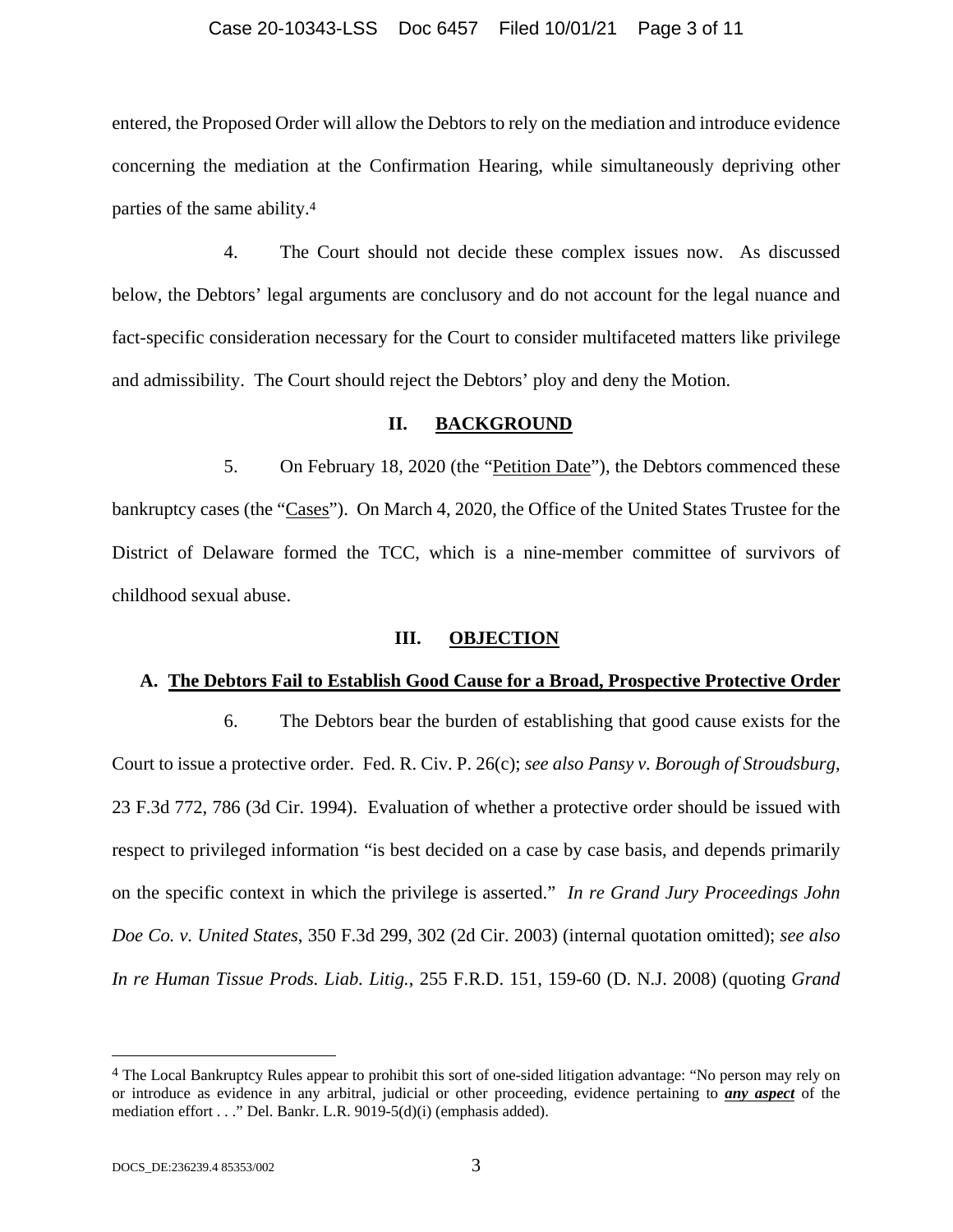#### Case 20-10343-LSS Doc 6457 Filed 10/01/21 Page 4 of 11

*Jury Proceedings*, 350 F.3d at 302). Indeed, "a party seeking the protection of the court via a blanket protective order typically does not make the 'good cause' showing required by Rule 26(c) with respect to any particular document." *Folz v. State Farm Mut. Auto Ins. Co.*, 331 F.3d 1122, 1133 (9th Cir. 2003).

7. The Debtors ask the Court to enter the Proposed Order, which would allow them to withhold or "redact as appropriate" three broad "categories of documents," which broad categories are "reflected" on Exhibit 1 to the Proposed Order using even broader "type[s] of privileged documents." *Proposed Order* at ¶ 2; Exhibit 1. For instance, without identifying a single document to which such "type" of privilege would apply, the Debtors ask this Court to order that "[a]ll draft proposals and supporting documentation exchanged between mediation parties regarding" the TCJC and Hartford Settlement Agreements and "[a]ll documents and communications" that, among several other things, "reveal communications made *or information provided*" in mediation can be withheld from production in response to a future document request. *Proposed Order*, Ex. 1 at ¶¶ 4-5 (emphasis added).

8. The Debtors' vague and nonspecific Proposed Order, if entered, will be used as a cudgel against any party who seeks confirmation discovery even tangentially related to the mediation. It will likely be the subject of future dispute before the because of the breadth of the Proposed Order. For this reason, the Motion should be denied and, to the extent the Debtors (or any other party) receive Plan-related discovery to which they object, including on grounds similar to those articulated in the Motion, they should do so at that time, identifying (as they must) specific responsive documents over which they assert a privilege.5

 $\overline{a}$ 

<sup>5</sup> And, to be certain, the issuing party will be able to argue against the Debtors' position under the specific facts and circumstances and with respect to specific, identified documents.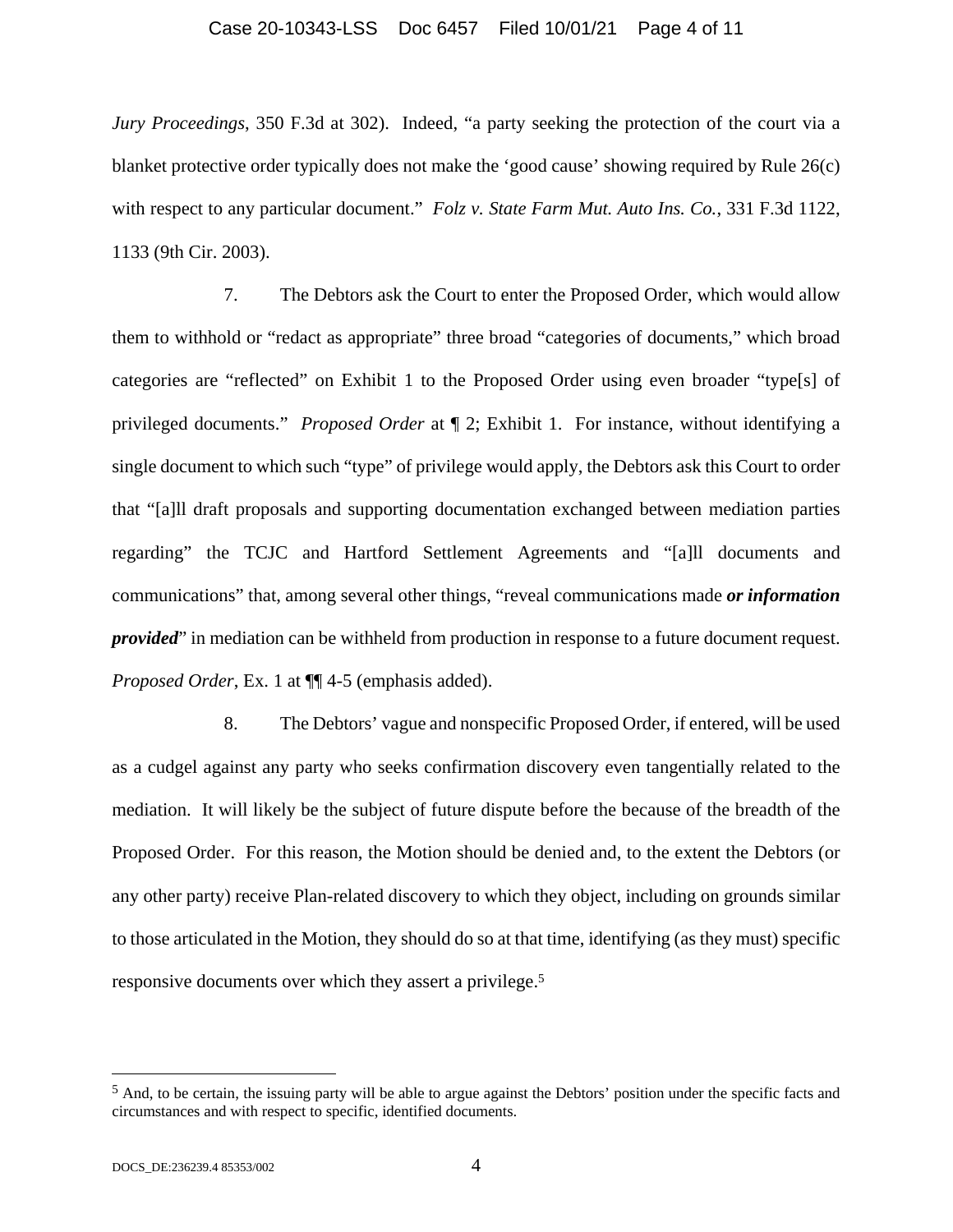### **B. The Debtors Conclusory Statements Regarding Privilege and Admissibility Do Not Support the Issuance of a Prospective Protective Order**

9. The Proposed Order is predicated on the Court determining, among other things that: (a) the mediation privilege universally applies with respect to broad categories of documents and communications, *including those that are not yet in existence,* since the mediation is continuing; (b) with respect to all documents that fit into such broad categories, no exceptions to the mediation privilege -- such as the "sword and shield" or "at issue" doctrines -- apply and ever will apply; (c) certain evidence the Debtors may seek to use at the Confirmation Hearing, scheduled to begin months from now, is *per se* admissible; and (d) certain evidence and arguments that Plan opponents may offer at the Confirmation Hearing are inadmissible and may not be made.

10. The Debtors have clearly stated their intention to invoke the mediation as evidence of "good faith" under section 1129(a)(3) of the Bankruptcy Code. *See, e.g.,* Motion at ¶ 17 (arguing that they may "rely on the process used in reaching the settlements on which the Plan is based in part, because courts may consider both a party's participation in mediation and the outcome of the mediation in finding that a settlement was made in good faith").6 Yet, the Debtors are asking the Court to deprive other parties-in-interest of the opportunity to conduct discovery concerning whether this argument is, as a matter of fact, accurate. In other words, the Debtors are asking the Court—months before the Confirmation Hearing—to allow them to use the mediation

 $\overline{a}$ 

<sup>&</sup>lt;sup>6</sup> The Debtors cite to six cases for the proposition that "courts may consider both a party's participation in mediation and the outcome of the mediation in finding that a settlement was made in good faith." *Motion* at ¶ 17. Five of the six cases are not in the context of bankruptcy and may be factually distinguishable. For instance, in *In re LIBOR-Based Fin. Instruments Antitrust Litig.*, 327 F.R.D. 483, 492 (S.D.N.Y. 2018), only three parties objected to a class action settlement, two of whom the court found lacked standing to object and the third filed a "sparse" letter objection and declined to opt out of the settlement, which it could have done. In *In re Toys "R" Us Antitrust Litig.*, 191 F.R.D. 347, 356 (E.D.N.Y. 2000), the sole objector to press her objection to a class action settlement "ma[de] no claim" of bad faith. In *McMillon v. Hawaii*, 2011 U.S. Dist. LEXIS 17859, at \*24-25 (D. Haw. Feb. 22, 2011), no class member objected to the settlement. Most confusingly, *AT&T Corp. v. J&J Schlaegel, Inc.*, 2020 U.S. Dist. LEXIS 239093 (S.D. Ohio Dec. 18, 2020) had nothing to do with the approval of a settlement—it is a decision concerning a motion for sanctions under Civil Rules 11 and 16(f). To that end, the sole bankruptcy-related case the Debtors cite to, *A&T Reynolds*, also concerns sanctions under Civil Rule 16(f), not whether a settlement was made in "good faith" nor whether a plan is proposed in good faith. *In re A&T Reynolds & Sons, Inc.*, 452 B.R. 374, 383-84 (S.D.N.Y. 2011).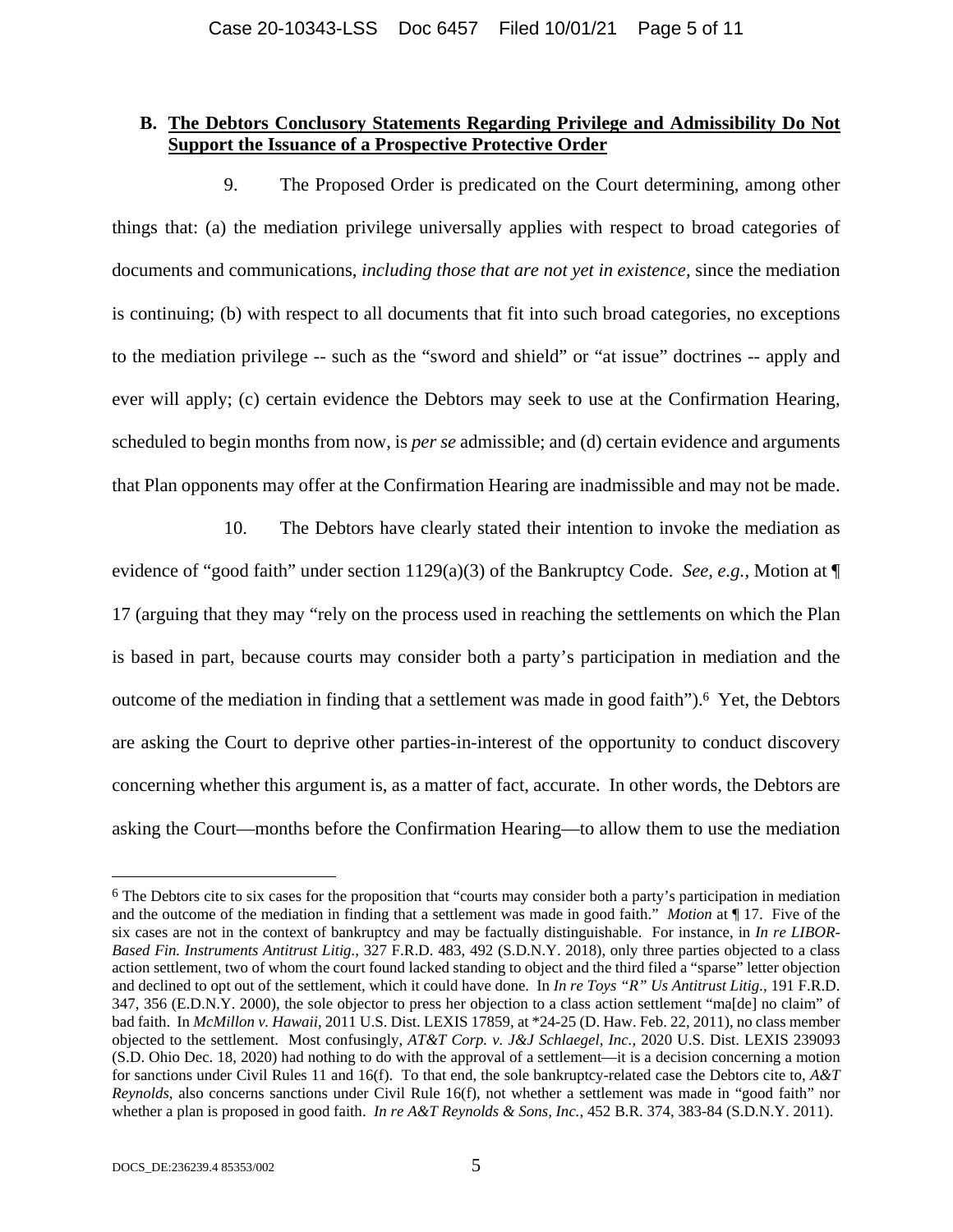#### Case 20-10343-LSS Doc 6457 Filed 10/01/21 Page 6 of 11

as evidence of good faith under section  $1129(a)(3)$  of the Bankruptcy Code while prohibiting others from inquiring into this fact-specific argument.

11. As the Debtors reference, there are certain policy-based exceptions to privilege, most notably the "sword and shield doctrine," also called "at issue waiver" or "subject matter waiver." Broadly speaking, a party "cannot use facts in support of its position, while barring such use of the same or related facts by [its opposing party] on grounds of privilege, nor can [a party] assert a legal position while depriving the Court of facts, on grounds of privilege, to be able to determine whether that legal position is sound." *Rivera v. Sharp*, 2021 U.S. Dist. LEXIS 102613, \*14, (D.V.I. June 1, 2021) (citing cases). "Subject matter waiver is justified when a party uses an assertion of fact to influence the decisionmaker while denying its adversary access to privileged materials potentially capable of rebutting the assertion. This is necessary in order to avoid prejudice to the adversary party and 'distortion of the judicial process' that may result from selective disclosure." *Freedman v. Weatherford Int'l Ltd.*, 2014 U.S. Dist. LEXIS 102248, at \*10- 11 (S.D.N.Y. July 25, 2014) (internal citations omitted).

12. The rationale underlying the "sword and shield doctrine" is straightforward—"it is unfair to allow a party to 'disclose only those facts beneficial to its case and refuse to disclose, on the grounds of privilege, related facts adverse to its position . . .'" *Tracinda Corp. v. DaimlerChrysler AG*, 362 F. Supp. 2d 487, 513 (D. Del.2005) (quoting *Hercules, Inc. v. Exxon Corp.*, 434 F. Supp. 136, 156 (D. Del. 1977)). Necessarily, the Court's determination of whether the doctrine applies requires the consideration of matters like what specific arguments each party is proffering—which, in these cases, cannot be known with certainty today. *See, e.g., Windsor Secs, LLC v. Arent Fox LLP,* 273 F. Supp. 3d 512, 519 (S.D.N.Y. 2017) ("case law in many instances presumes as a factual predicate to finding 'at issue' waiver that a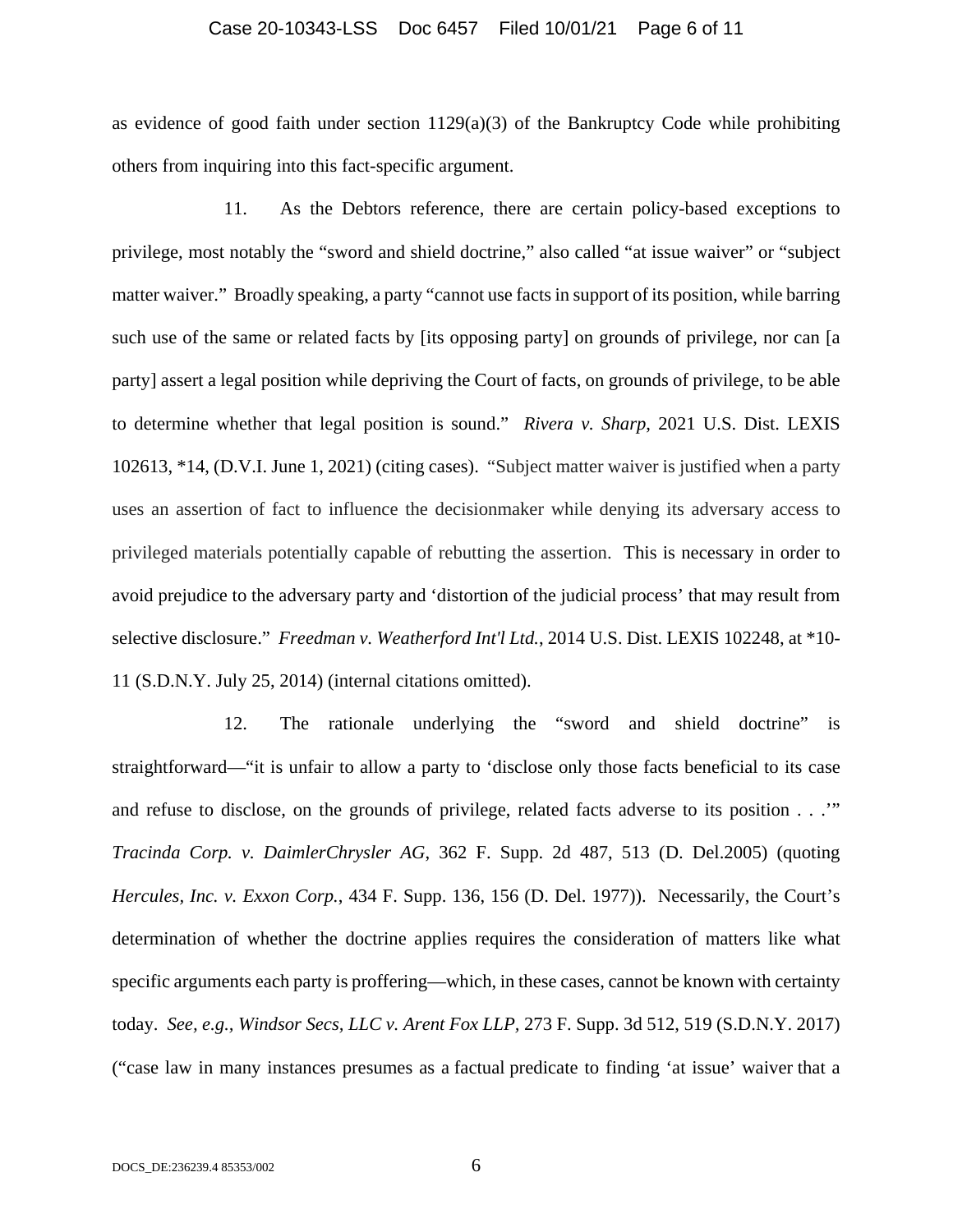#### Case 20-10343-LSS Doc 6457 Filed 10/01/21 Page 7 of 11

party will actually rely on privileged communications"); *see also Bradfield v. Mid-Continent Cas. Co.*, 15 F. Supp. 3d 1253, 1257 (M.D. Fla. 2014) ("If Plaintiffs introduce evidence as to the reasonableness of the Mediation Settlement Agreement and Consent Final Judgment and as to the lack of bad faith— as they must to prevail — Plaintiffs cannot then hide behind the shield of privilege to prevent Mid-Continent from effectively challenging such evidence.").

13. The TCC is not alleging in this Objection that certain aspects of the mediation were conducted in bad faith, but the TCC is also not asking for the Court to make any such finding—nor could it, because the mediation is ongoing. This fact alone underscores why the Motion is premature and overreaching. Without knowing *specific* discovery requests directed to the Debtors (or other parties), *specific* documents over which the Debtors assert a privilege, or *specific* evidence concerning the mediation that the Debtors believe support a legal finding under section  $1129(a)(3)$ , the Court cannot determine the existence of a privilege over any specific document, nor any exception to privilege that could apply to that document. Nor, as discussed below, can the Court make substantive evidentiary rulings with respect to the Confirmation Hearing, such as whether to admit evidence the Debtors may offer at the Confirmation Hearing without considering facts and circumstances, including the actual arguments and evidence proffered by the Debtors in connection with confirmation, as they exist at the time of the Confirmation Hearing. *See generally Johns Hopkins Univ. v. Alcon Labs., Inc.*, No. 15-525, 2018 U.S. Dist. LEXIS 147691, at \*36 (D. Del. Aug. 29, 2018) (denying a party's request to exclude a general category of evidence as overbroad and directing that specific objections be made at trial); *Konsavage v. Mondelez Glob. LLC*, No. 3:15-CV-1155, 2018 U.S. Dist. LEXIS 35452, at \*4 (M.D. Pa. Mar. 5, 2018) (stating that "the Court is unable to make this type of fact-intensive, contextspecific inquiry under Rule 401 and 403 before the Court is aware of what evidence will be offered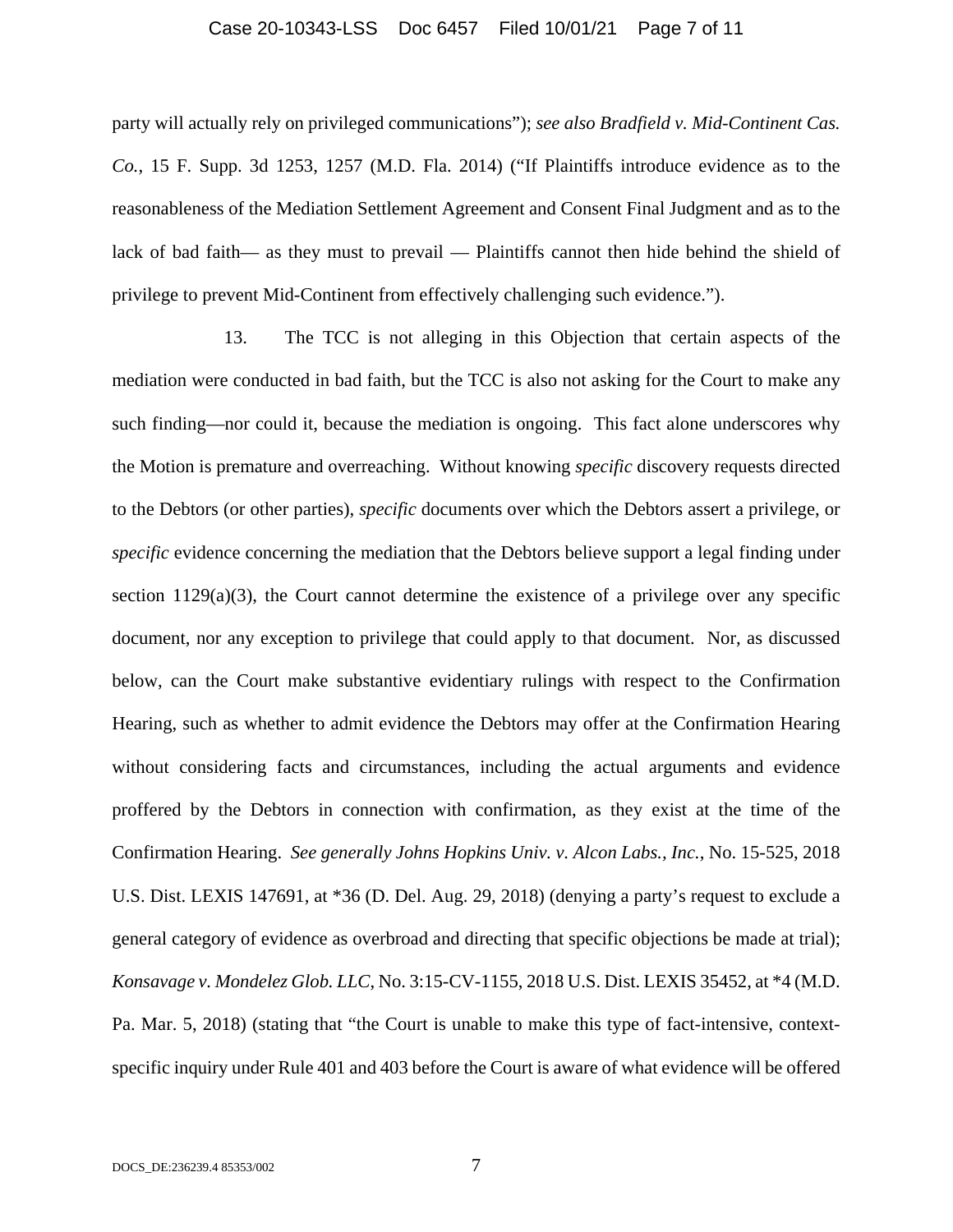#### Case 20-10343-LSS Doc 6457 Filed 10/01/21 Page 8 of 11

at trial or what theories of the case Plaintiff will ultimately present."); *Swiatek v. Bemis Co.*, Civil Action No. 08-6081 (TJB), 2011 U.S. Dist. LEXIS 115946, at \*7 (D.N.J. Oct. 7, 2011) ("The Court finds that it is premature to prospectively rule on the admissibility of evidence that may or may not be proffered at trial.").

### **C. The Debtors Wrongly Attempt to Use a "Protective Order" to Have the Court Prejudge Substantive Evidentiary Issues**

14. Protective orders may be issued to "protect a party or person [from whom discovery is sought] from annoyance, embarrassment, oppression, or undue burden or expense." Fed. R. Civ. P. 26(c); *see also Hancock v. Aetna Life Ins. Co.*, 321 F.R.D. 383, 390 (W.D. Wash. 2017) ("The protective order may prohibit the requested discovery, limit the scope of discovery, or fix the terms of disclosure.") (citing *Rivera v. NIBCO, Inc.*, 364 F.3d 1057, 1063 (9th Cir. 2004)). Protective orders, therefore, govern the process of discovery, not substantive evidentiary matters with respect contested issues, like admissibility. *See, e.g., In re Gabapentin Patent Litig.*, 312 F.Supp.2d 653, 666 (D. N.J. 2004) ("The mere fact of admissibility in evidence is irrelevant to consideration of the right to confidentiality pursuant to a Protective Order"). Contrastingly, "a motion *in limine* is designed to narrow the evidentiary issues for trial and to eliminate unnecessary trial interruptions." *Bradley v. Pittsburgh Bd. of Ed.*, 913 F.2d 1064, 1069 (3d Cir. 1990).

15. Part of the relief the Debtors seek in the Motion effectively asks the Court to rule on two motions *in limine* without the record (*e.g.* the parties' briefs that establish the legal arguments to be presented at trial or the actual evidence adduced through the discovery process) necessary for such an important decision. First, the Proposed Order provides that *any* document with privilege redactions "shall not be precluded" from evidence on the basis of those redactions. *Proposed Order* at ¶ 3. Second, the Proposed Order circumscribes Plan opponents' arguments by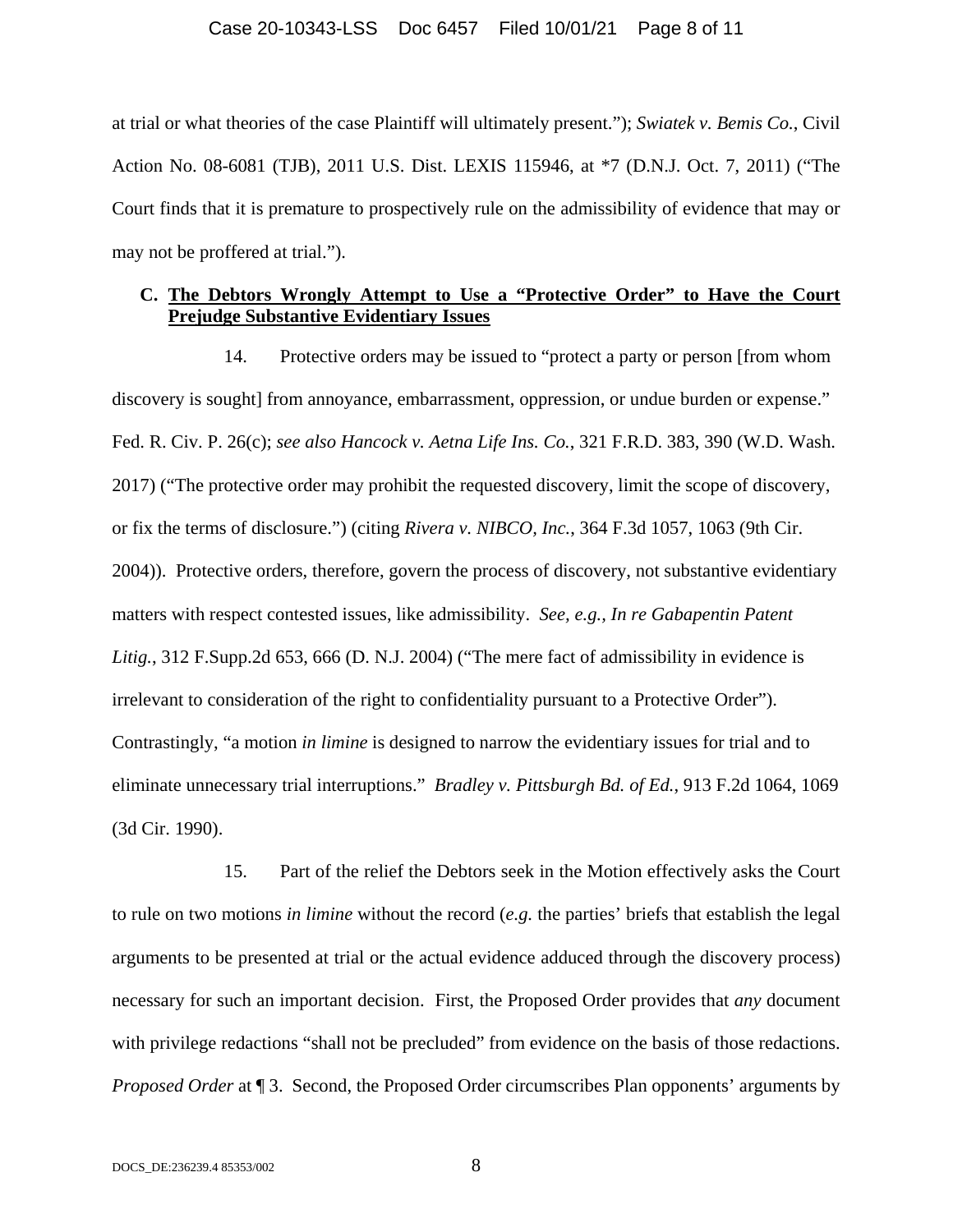#### Case 20-10343-LSS Doc 6457 Filed 10/01/21 Page 9 of 11

declaring—months before the Confirmation Hearing—that "*no party may cite* the fact of [a] document's being withheld or redacted [pursuant to the Proposed Order] *to support any argument* that the Debtors have failed to meet the requirements" of good faith under section 1129 of the Bankruptcy Code." *Proposed Order* at ¶ 4 (emphasis added).

16. Whether the Plan "has been proposed in good faith" under section 1129(a)(3) of the Bankruptcy Code is a question of fact that the Court will consider at the Confirmation Hearing. *In re W.R. Grace & Co.*, 475 B.R. 34, 87 (D. Del. 2012) ("While the Bankruptcy Code does not define 'good faith,' it has been established that a determination of good faith associated with a Chapter 11 reorganization plan requires a factual inquiry into a totality of the circumstances surrounding the plan's proposal . . . such inquiries must be done on a case-by-case basis because good faith determinations are factually specific"). Similarly, whether a specific document is properly redacted or withheld for privilege is a question of fact to be assessed by the Court given the specific context and circumstances under which the document is redacted or withheld. *See, e.g., Teleglobe USA, Inc. v. BCE, Inc.* (*In re Teleglobe Comms. Corp.*), 392 B.R. 561, 569 n.4 (Bankr. D. Del. 2008) (stating that the Third Circuit had remanded the "factual issue of whether the documents in question are covered by the attorney-client privilege or the attorney work product doctrine"); *Cavallaro v. United States*, 153 F.Supp.2d 52, 56 (D. Mass. 2011) ("The existence of a privilege is a factual determination for the court under Fed. R. Evid. 104(a).") (citing *United States v. Wilson*, 798 F.2d 509, 512 (1st Cir. 1986)).

17. The mediation is still ongoing and, by the Debtors' own admission, the Plan may materially change. The Court should not make evidentiary rulings now, without context, and with respect to mediation communications that have not occurred. "Evidentiary rulings, especially ones that encompass broad classes of evidence, should generally be deferred until trial to allow for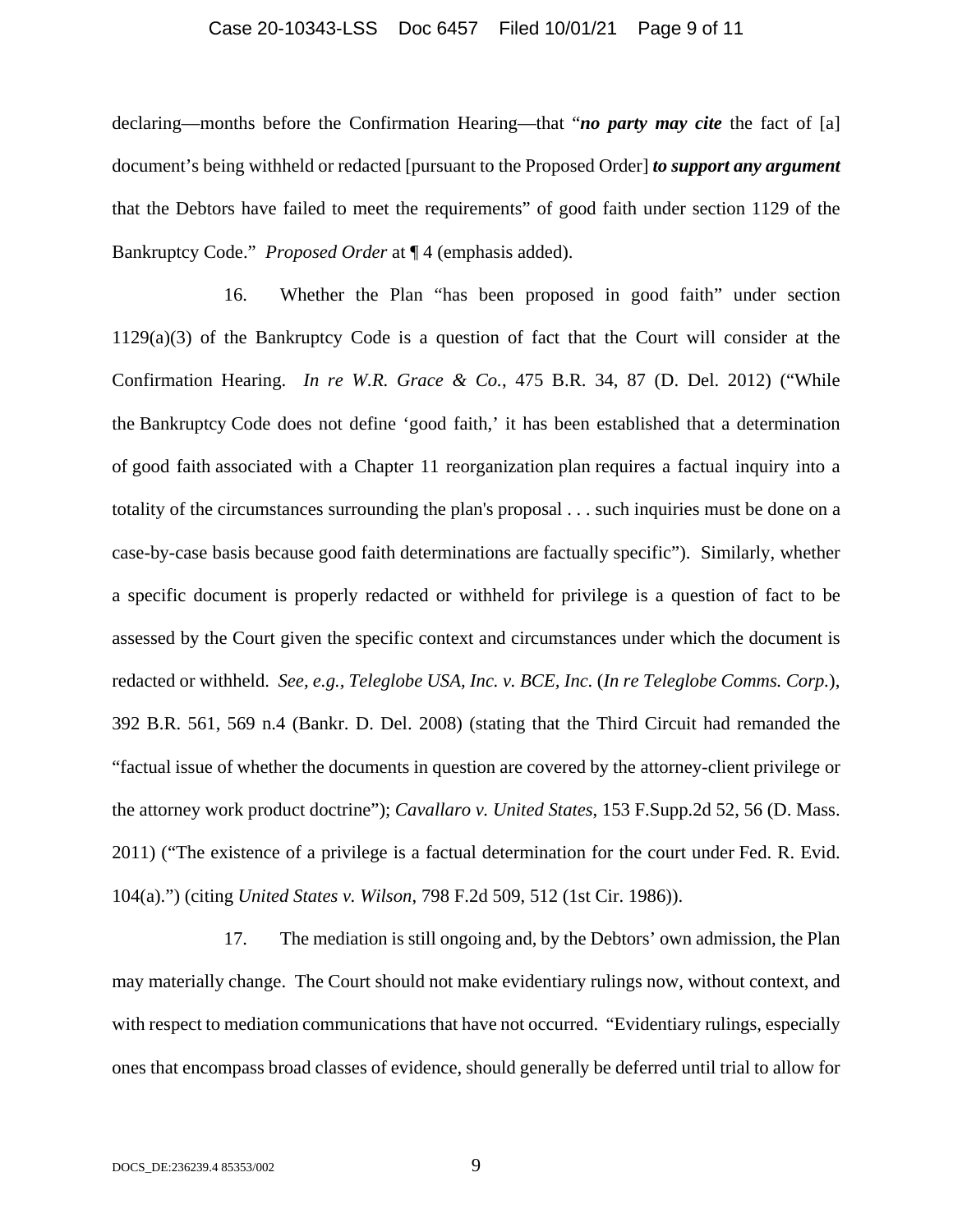#### Case 20-10343-LSS Doc 6457 Filed 10/01/21 Page 10 of 11

the resolution of questions of foundation, relevancy, and potential prejudice in proper context." *Leonard v. Stemtech Health Scis., Inc.*, 981 F.Supp.2d 273, 276 (D. Del. 2013). This is precisely why the TCC submits that the Motion should be denied. The Court can—and should—decide issues like admissibility immediately prior to the Confirmation Hearing through the motion *in limine* process, as is already contemplated.

#### **D. The Motion Does Not Comply with Civil Rule 26(c)**

18. Although it is the provision on which they rely for seeking relief from the Court, the Debtors failed to comply with Civil Rule 26(c) before filing the Motion. As the Civil Rule provides, "[t]he motion must include a certification that the movant has in good faith conferred or attempted to confer with other affected parties in an effort to resolve the dispute without court action." Fed. R. Civ. P.  $26(c)(1)$ . Similarly, Local Bankruptcy Rule 7026-1(d) requires a motion brought under Bankruptcy Rule 7026 "to be *accompanied* by an averment of Delaware Counsel for the moving party that a reasonable effort has been made to reach agreement with the opposing party on the matters set forth in the motion." Del. Bankr. L. R. 7026-1(d) (emphasis added). Failure to comply with the certification requirement of the Civil Rule constitutes grounds to deny issuance of a protective order. *See* 6 MOORE'S FED. PRACTICE – CIVIL § 26.103 (citing *Frazier v. SEPTA*, 161 F.R.D. 309, 312 (E.D. Pa. 1995), *aff'd on other grounds,* 91 F.3d 123 (3d Cir. 1999)); *see also* Del. Bankr. L. R. 7026-1(d) ("failure to so aver may result in dismissal of the motion").

19. One day before the deadline to object to the Motion—not *with* the Motion, as required by both the Civil Rules and Local Bankruptcy Rules—the Debtors filed a certification of counsel related to the Motion. *See* Docket No. 6454. That certification of counsel, however, only references discussions the Debtors apparently had with the Insurers, and not any other party.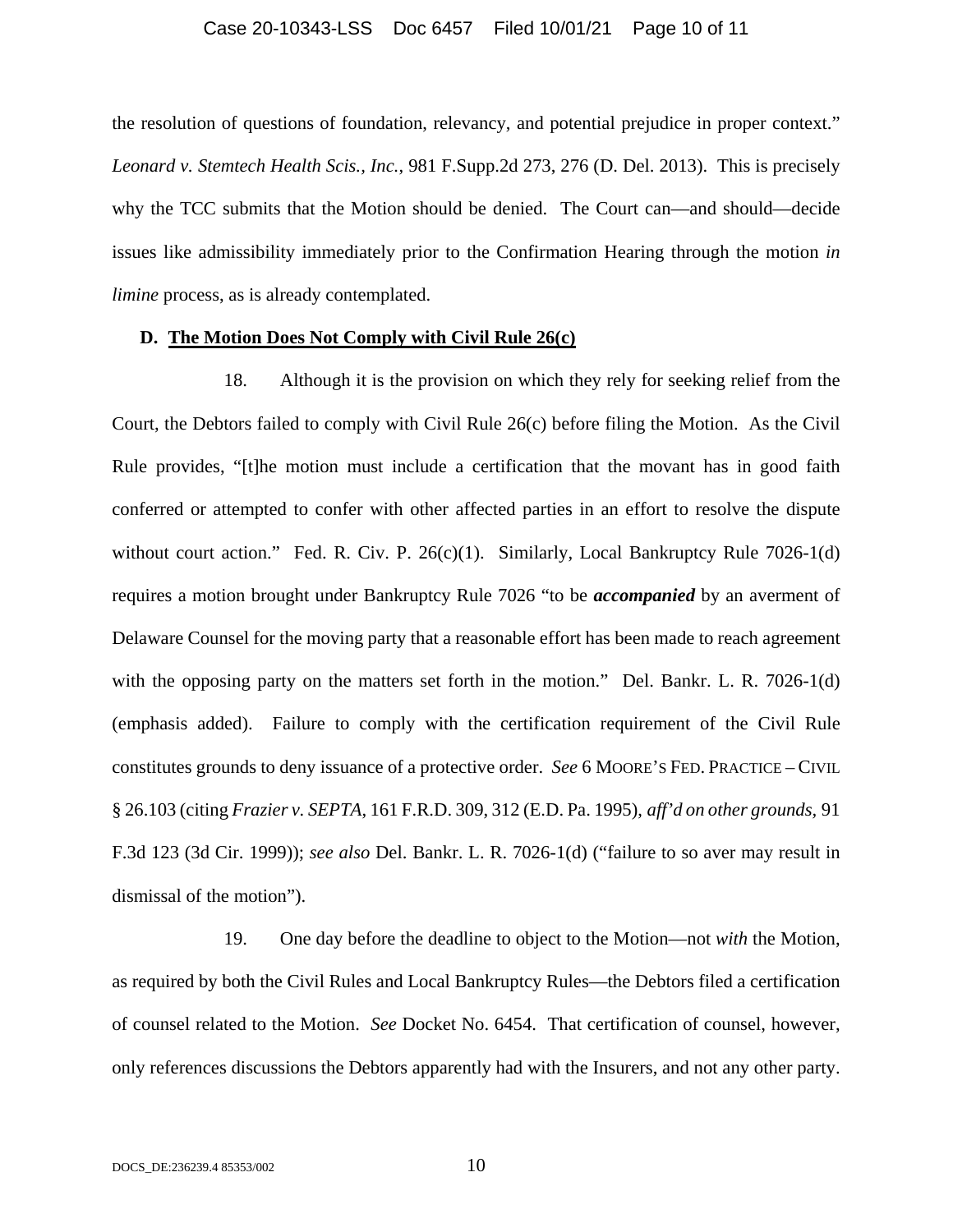The Motion, though, seeks relief that applies to *all parties* to these bankruptcy cases. The Debtors have not met and conferred with the TCC with respect to the Motion. Thus, to the extent the Debtors seek relief with respect to any parties other than the Insurers through the Motion, they have failed to comply with Civil Rule 26(c) and Local Rule 7026-1.

## **IV. CONCLUSION**

WHEREFORE, given the foregoing, the TCC respectfully requests the Court deny the

Motion and grant it such other and further relief as is just and proper under the circumstances.

Dated: October 1, 2021 Wilmington, Delaware

## PACHULSKI STANG ZIEHL & JONES LLP

*/s/ James E. O'Neill*  James I. Stang (CA Bar No. 94435) (admitted *pro hac vice*) Iain A.W. Nasatir (CA Bar No. 148977) (admitted *pro hac vice*) Kenneth H. Brown (CA Bar No. 100396) (admitted *pro hac vice*) James E. O'Neill (DE Bar No. 4042) John W. Lucas (CA Bar No. 271038) (admitted *pro hac vice*) Steven W. Golden (DE No. LP 0127) 919 North Market Street, 17th Floor P.O. Box 8705 Wilmington, DE 19899-8705 (Courier 19801) Tele/Fax: (302) 652-4100 / (302) 652-4400 Email: jstang@pszjlaw.com inasatir@pszjlaw.com kbrown@pszjlaw.com joneill@pszjlaw.com jlucas@pszjlaw.com sgolden@pszjlaw.com

*Counsel for the Tort Claimants' Committee*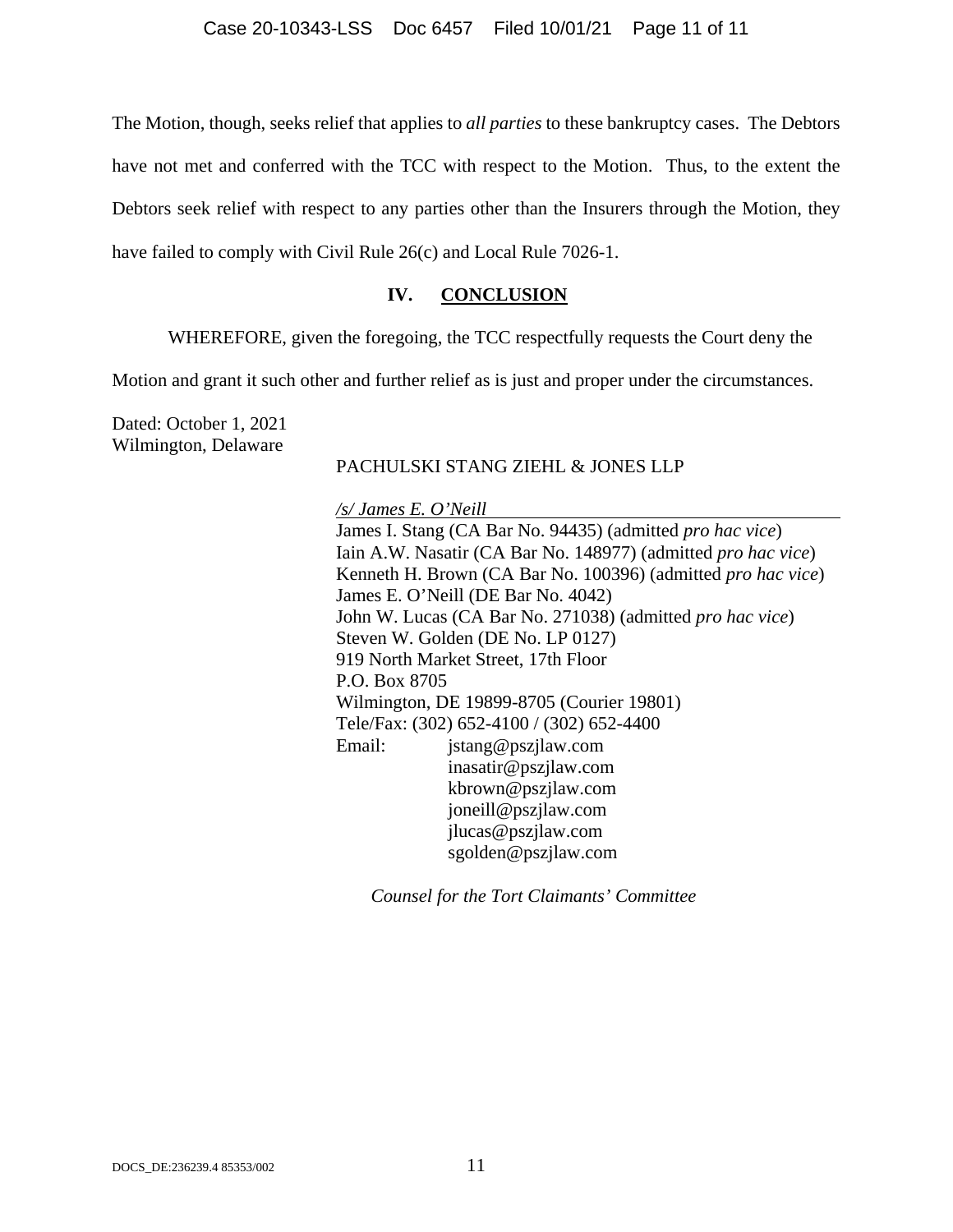# **IN THE UNITED STATES BANKRUPTCY COURT FOR THE DISTRICT OF DELAWARE**

In re:

BOY SCOUTS OF AMERICA AND DELAWARE BSA, LLC,1

Chapter 11

Case No. 20-10343 (LSS)

Jointly Administered

Debtors.

# **CERTIFICATE OF SERVICE**

I, James E. O'Neill, hereby certify that on the 1st day of October, 2021, I caused a

copy of the following document(s) to be served on the individual(s) on the attached service list(s)

in the manner indicated:

# **OBJECTION OF THE TORT CLAIMANTS' COMMITTEE TO DEBTORS' MOTION FOR PROTECTIVE ORDER AND RELATED RELIEF**

*/s/ James E. O'Neill*  James E. O'Neill (DE Bar No. 4042)

 $\overline{a}$ 

 $<sup>1</sup>$  The Debtors in these chapter 11 cases, together with the last four digits of each Debtor's federal tax identification</sup> number, are as follows: Boy Scouts of America (6300) and Delaware BSA, LLC (4311). The Debtors' mailing address is 1325 West Walnut Hill Lane, Irving, Texas 75038.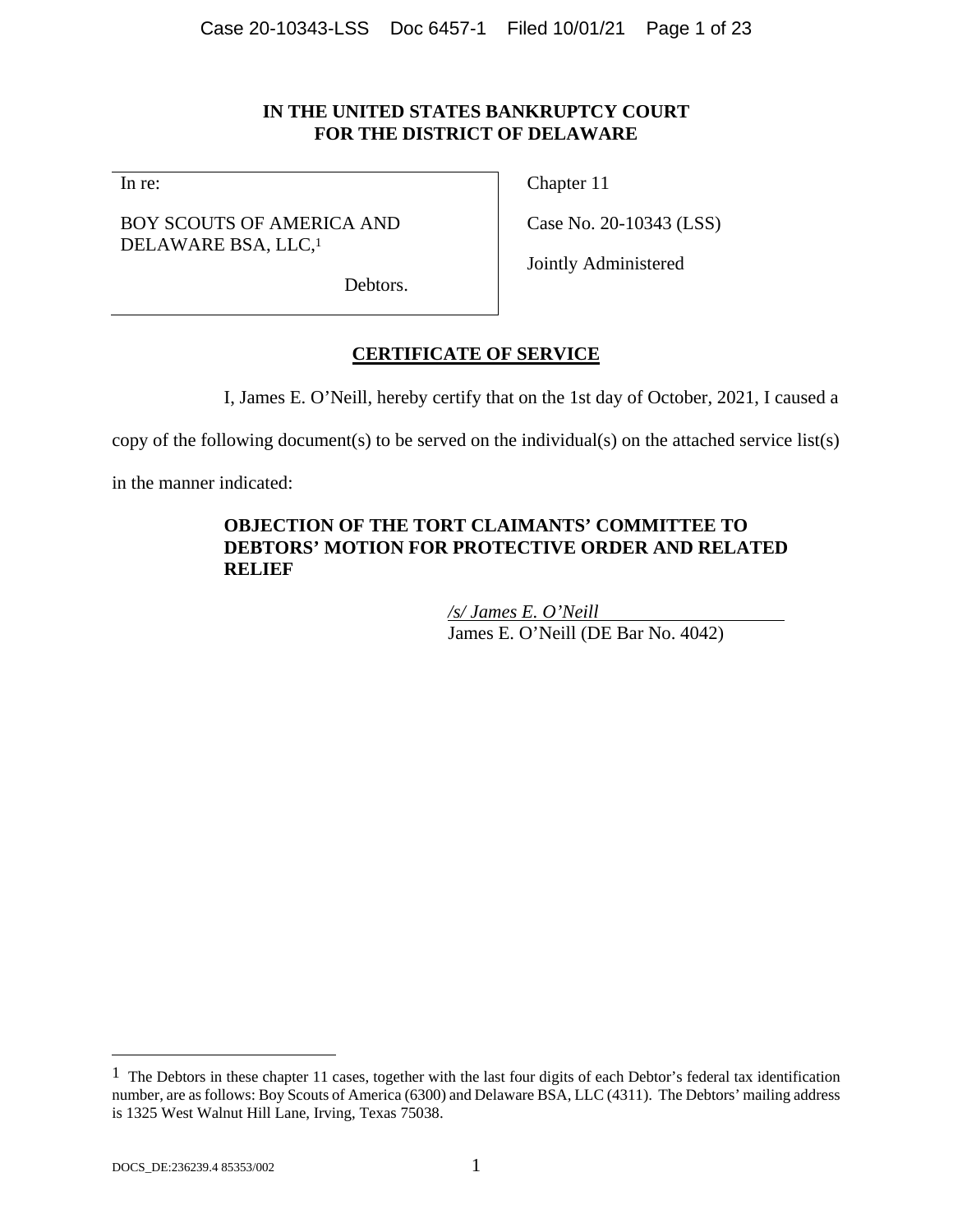Boy Scouts of America and Delaware BSA, LLC 2002 Service List EMAIL AND FCM Case No. 20-10343 (LSS) Document No. 230362.1 008 – First Class Mail  $262$  – Emails

(Counsel to Tort Claimants Committee) James I. Stang, Esq. Robert B. Orgel, Esq. James O'Neill, Esq. John W. Lucas, Esq. John A. Morris, Esq. Linda Cantor, Esq. Kenneth Brown, Esq. Ilan Scharf, Esq. Pachulski Stang Ziehl & Jones LLP 919 North Market Street, 17th Floor Wilmington, DE 19801 **Email:** jstang@pszjlaw.com; jo'neill@pszjlaw.com; rorgel@pszjlaw.com; jlucas@pszjlaw.com; jmorris@pszjlaw.com; lcantor@pszjlaw.com; kbrown@pszjlaw.com; ischarf@pszlaw.com

### **FIRST CLASS MAIL**

The County Commission of Fayette County Attn: President P.O. Box 307 Fayetteville, WV 25840

### **FIRST CLASS MAIL**

Internal Revenue Service Centralized Insolvency Operation P.O. Box 7346 Philadelphia, PA 19101-7346

# **FIRST CLASS MAIL**

United States Dept. of Justice 950 Pennsylvania Ave, NW Room 2242 Washington, DC 20530-0001

### **FIRST CLASS MAIL**

John A. Vos 1430 Lincoln Avenue San Rafael, CA 94901

# **FIRST CLASS MAIL**

JPMorgan Chase Bank, NA Phil Martin 10 S Dearborn Street Mail Code Il1-1415 Chicago, IL 60603

# **FIRST CLASS MAIL**

(Counsel to Boy Scouts of America San Diego – Imperial Council; Three Harbors Council Inc. Boy Scouts of America) Richard J. Bernard, Esq. Foley & Lardner LLP 90 Park Avenue New York, NY 10016

# **FIRST CLASS MAIL**

William Russell Hill (#875698) Florida State Prison P.O. Box 800 Raiford, FL 32083-0800

### **FIRST CLASS MAIL**

(Counsel to Jane Doe) Cindy L. Robinson, Esq. Doug Mahoney, Esq. Robinson Mahoney PLLC 1210 Post Road Fairfield, CT 06824

# **EMAIL**

(Counsel to Certain Claimants) Tad Thomas, Esq. Louis C. Schneider, Esq. Thomas Law Office, PLLC 9418 Norton Commons Blvd, Suite 200 Louisville, KY 40059 **Email:** tad@thomaslawoffices.com; lou.schneider@thomaslawoffices.com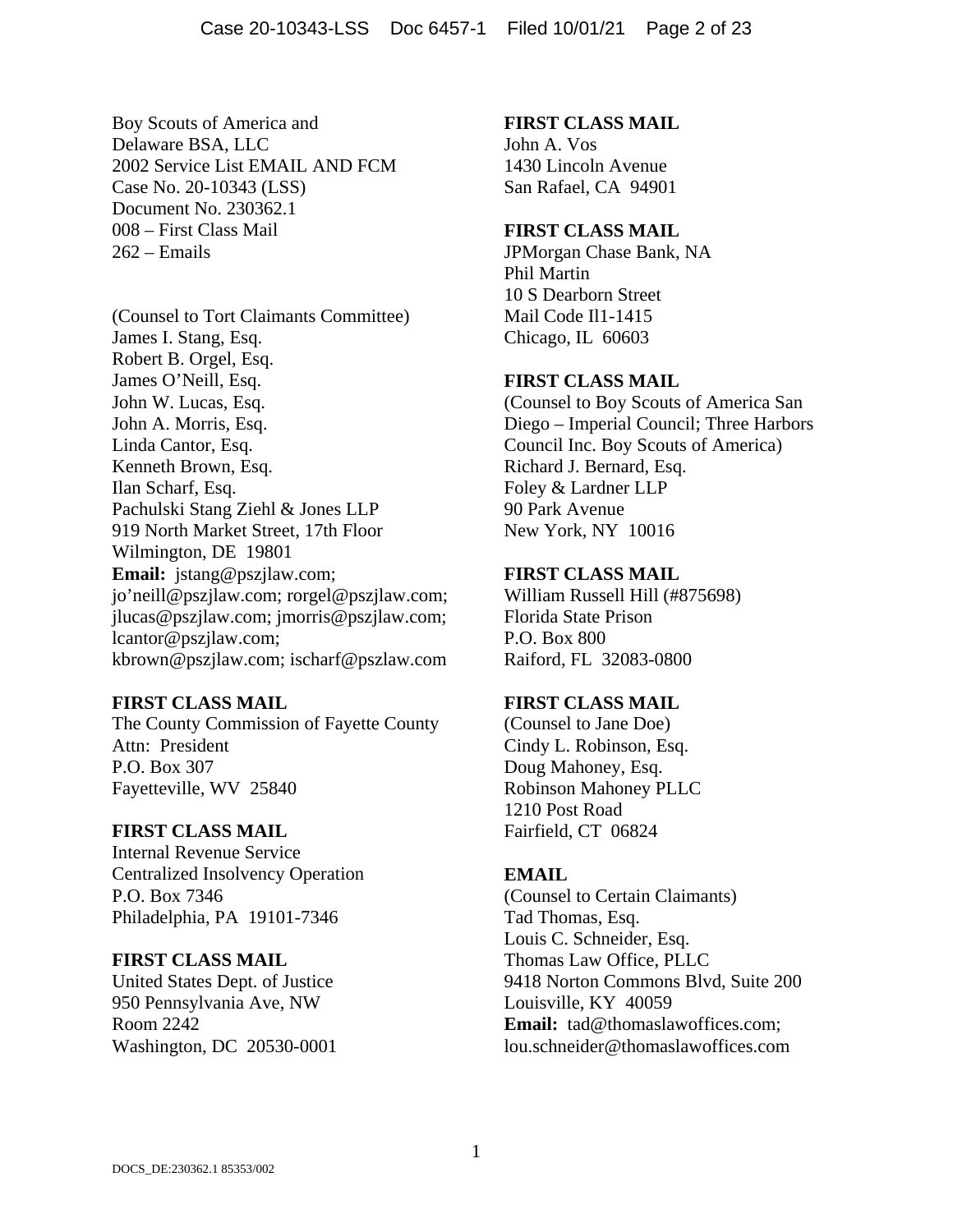Pension Benefit Guaranty Corp Patricia Kelly, CFO Cassandra Burton Craig Fessenden 1200 K Street NW Washington, DC 20005 **Email:** kelly.patricia@pbgc.gov; burton.cassandra@pbgc.gov; fessenden.craig@pbgc.gov

#### **EMAIL**

(Counsel to the Debtors) Derek C. Abbott, Esq. Joseph Charles Barsalona II, Esq. Andrew R. Remming, Esq. Paige Noelle Topper, Esq. Morris, Nichols, Arsht & Tunnell 1201 N. Market Street Wilmington, DE 19899 **Email:** dabbott@mnat.com; jbarsalona@mnat.com; aremming@mnat.com; ptopper@mnat.com

#### **EMAIL**

(Counsel to the Debtors) Thomas A. Labuda, Esq. Karim Basaria, Esq. Sidley Austin One South Dearborn Street Chicago, IL 60603 **Email:** tlabuda@sidley.com; kbasaria@sidley.com

#### **EMAIL**

(Counsel to Sequoia Council of Boy Scouts, Inc.) Jan T. Perkins, Esq. Baker Manock & Jensen, PC 5260 N Palm Ave, Suite 421 Fresno, CA 93704 **Email:** jperkins@bakermanock.com

#### **EMAIL**

(Counsel to National Surety Corporation) Todd C. Jacobs, Esq. John E. Bucheit, Esq. Bradley Riley Jacobs PC 500 W. Madison Street, Suite 1000 Chicago, IL 60661 **Email:** tjacobs@bradleyriley.com; jbucheit@bradleyriley.com

#### **EMAIL**

(Counsel to Chickasaw Council, Boy Scouts of America) Daniel W. Van Horn, Esq. Butler Snow LLP P.O. Box 171443 Memphis, TN 38187-1443 **Email:** danny.vanhorn@butlersnow.com

#### **EMAIL**

(Counsel to Chickasaw Council, Boy Scouts of America) Jason P. Hood, Esq. Davies Hood PLLC 22 N. Front Street, Suite 620 Memphis, TN 38103-2100 **Email:** jason.hood@davieshood.com

#### **EMAIL**

(Counsel to Girl Scouts of the United States of America) Eric Lopez Schnabel, Esq. Alessandra Glorioso, Esq. Dorsey & Whitney LLP 300 Delaware Ave, Suite 1010 Wilmington, DE 19801 **Email:** schnabel.eric@dorsey.com; glorioso.alessandra@dorsey.com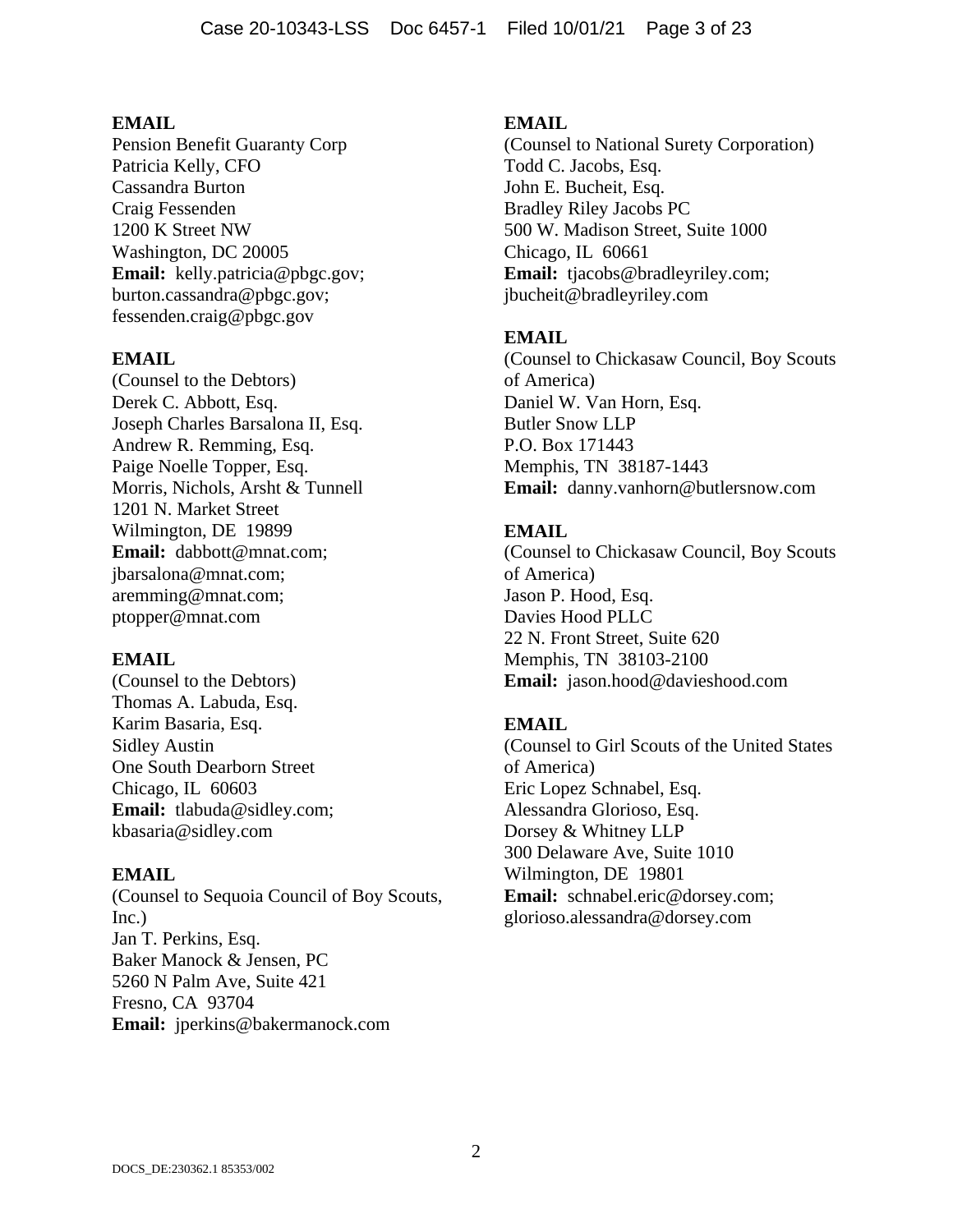(Counsel to Girl Scouts of the United States of America) Bruce R Ewing, Esq. Dorsey & Whitney LLP 51 W 52nd Street New York, NY 10019 **Email:** ewing.bruce@dorsey.com

# **EMAIL**

(Counsel to Old Republic Insurance Company) Margaret M. Anderson, Esq. Fox Swibel Levin & Carroll LLP 200 W Madison Street, Suite 3000 Chicago, IL 60606 **Email:** panderson@foxswibel.com

# **EMAIL**

(Counsel to Certain Claimants, Joseph Kaminski and Other Claimants, Claimant J.M.; Certain Claimants S. H. (SA Claim No. 21108), R. W. (SA Claim No 70996), R. B. (SA Claim No 24629)) Raeann Warner, Esq. Thomas Crumplar, Esq. Jacobs & Crumplar, P.A. 750 Shipyard Drive, Suite 200 Wilmington, DE 19801 **Email:** raeann@jcdelaw.com; tom@jcdelaw.com

### **EMAIL**

(Counsel to Certain Claimants, Joseph Kaminski and Other Claimants, Claimant J.M.; Certain Claimants S. H. (SA Claim No. 21108), R. W. (SA Claim No 70996), R. B. (SA Claim No 24629)) Thomas S. Neuberger, Esq. Stephen J. Neuberger, Esq. The Neuberger Firm 17 Harlech Drive Wilmington, DE 19807 **Email:** tsn@neubergerlaw.com sjn@neubergerlaw.com

## **EMAIL**

(Counsel to JPMorgan Chase Bank, NA) Nora Crawford, Esq. Norton Rose Fulbright US LLP 1301 Avenue of the Americas New York, NY 10019-6022 **Email:** nora.crawford@nortonrosefulbright.com

# **EMAIL**

(Counsel to The Church of Jesus Christ of Latter-day Saints) Jeffrey E Bjork, Esq. Kimberly A Posin, Esq. Nicholas J Messana, Esq. Latham & Watkins LLP 355 S Grand Ave, Suite 100 Los Angeles, CA 90071-1560 **Email:** jeff.bjork@lw.com; kim.posin@lw.com; nicholas.messana@lw.com

# **EMAIL**

(Counsel to The Church of Jesus Christ of Latter-day Saints) Adam J Goldberg, Esq. Latham & Watkins LLP 1271 Avenue of the Americas New York, NY 10020-1401 **Email:** adam.goldberg@lw.com

# **EMAIL**

(Counsel to Houston Liens, Montgomery County, Harris County, Orange County, Cleveland ISD, Fort Bend County) John P. Dillman, Esq. Linebarger Goggan Blair & Sampson, LLP P.O. Box 3064 Houston, TX 77253-3064 **Email:** houston\_bankruptcy@publicans.com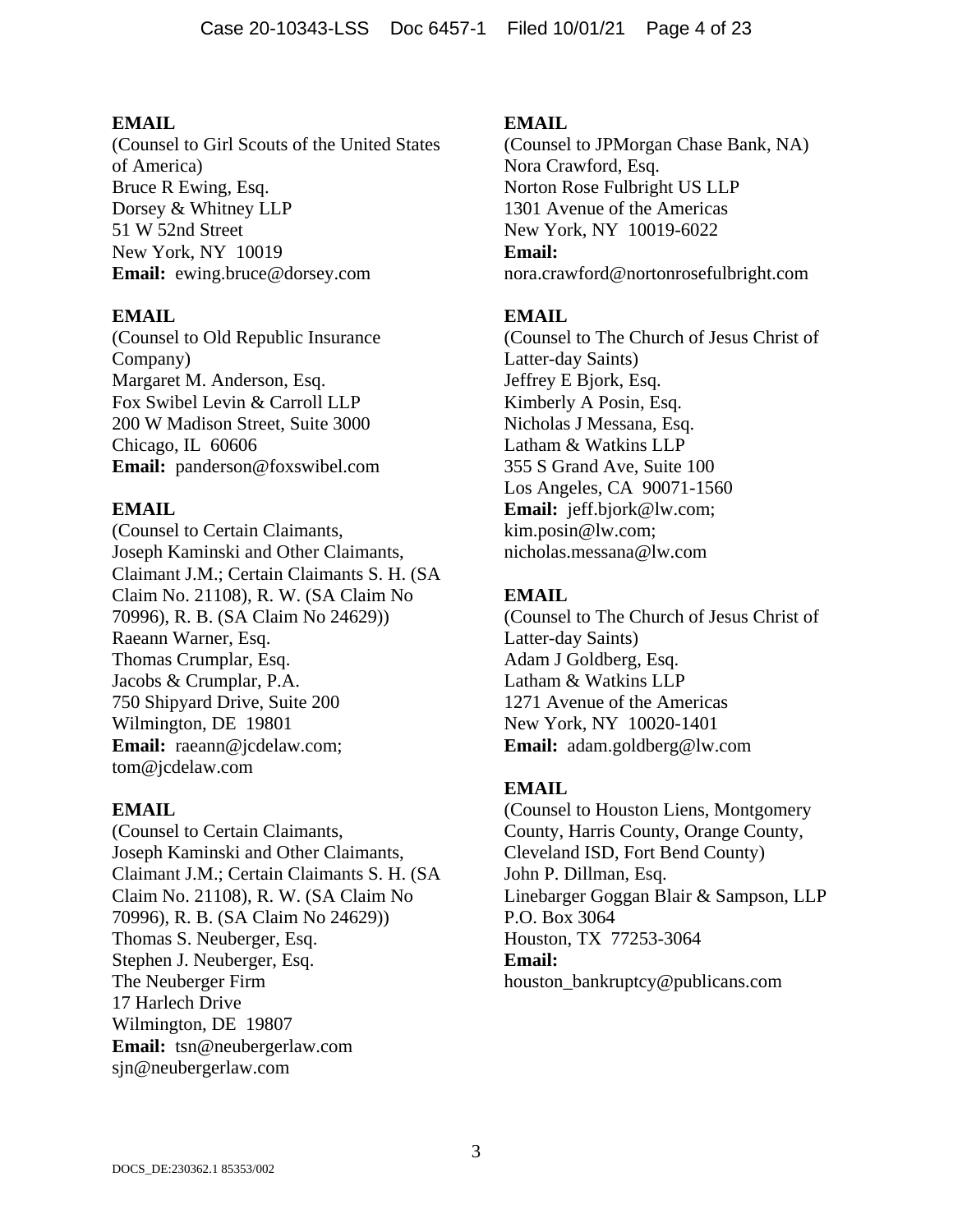(Counsel to Dallas County) Elizabeth Weller, Esq. Linebarger Goggan Blair & Sampson, LLP 2777 N. Stemmons Freeway, Suite 1000 Dallas, TX 75207 **Email:** dallas.bankruptcy@publicans.com

### **EMAIL**

(Counsel to Sun Life Assurance Company of Canada) Paul W Carey, Esq. Mirick, O'Connell, DeMallie & Lougee, LLP 100 Front Street Worcester, MA 01608 **Email:** pcarey@mirickoconnell.com

### **EMAIL**

(Counsel to Sun Life Assurance Company of Canada) Kate P Foley, Esq. Mirick, O'Connell, DeMallie & Lougee, LLP 1800 W Park Drive, Suite 400 Westborough, MA 01581 **Email:** kfoley@mirickoconnell.com

#### **EMAIL**

(Counsel to JPMorgan Chase Bank, NA) Kristian Gluck, Esq. Ryan Manns, Esq. Norton Rose Fulbright US LLP 2200 Ross Ave, Suite 3600 Dallas, TX 75201-7932 **Email:**

kristian.gluck@nortonrosefulbright.com; ryan.manns@nortonrosefulbright.com

#### **EMAIL**

Office of the U.S. Trustee David L. Buchbinder, Esq. Hannah Mufson McCollum, Esq. 844 King Street, Suite 2207 Lockbox 35 Wilmington, DE 19801 **Email:** david.l.buchbinder@usdoj.gov; hannah.mccollum@usdoj.gov

### **EMAIL**

(Counsel to National Surety Corporation and Allianz Global Risks US Insurance Company) David M. Fournier, Esq. Marcy J. McLaughlin Smith, Esq. Troutman Pepper Hamilton Sanders LLP 1313 Market Street, Suite 5100 P.O. Box 1709 Wilmington, DE 19899-1709 **Email:** david.fournier@troutman.com; marcy.smith@troutman.com

## **EMAIL**

(Counsel to The Church of Jesus Christ of Latter-day Saints) Michael Merchant, Esq. Brett Haywood, Esq. Richards, Layton & Finger, PA One Rodney Square 920 N King Street Wilmington, DE 19801 **Email:** merchant@rlf.com; haywood@rlf.com

### **EMAIL**

Sequoia Counsel of Boy Scouts, Inc. Michael Marchese 6005 N Tamera Ave Fresno, CA 93711 **Email:** michael.marchese@scouting.org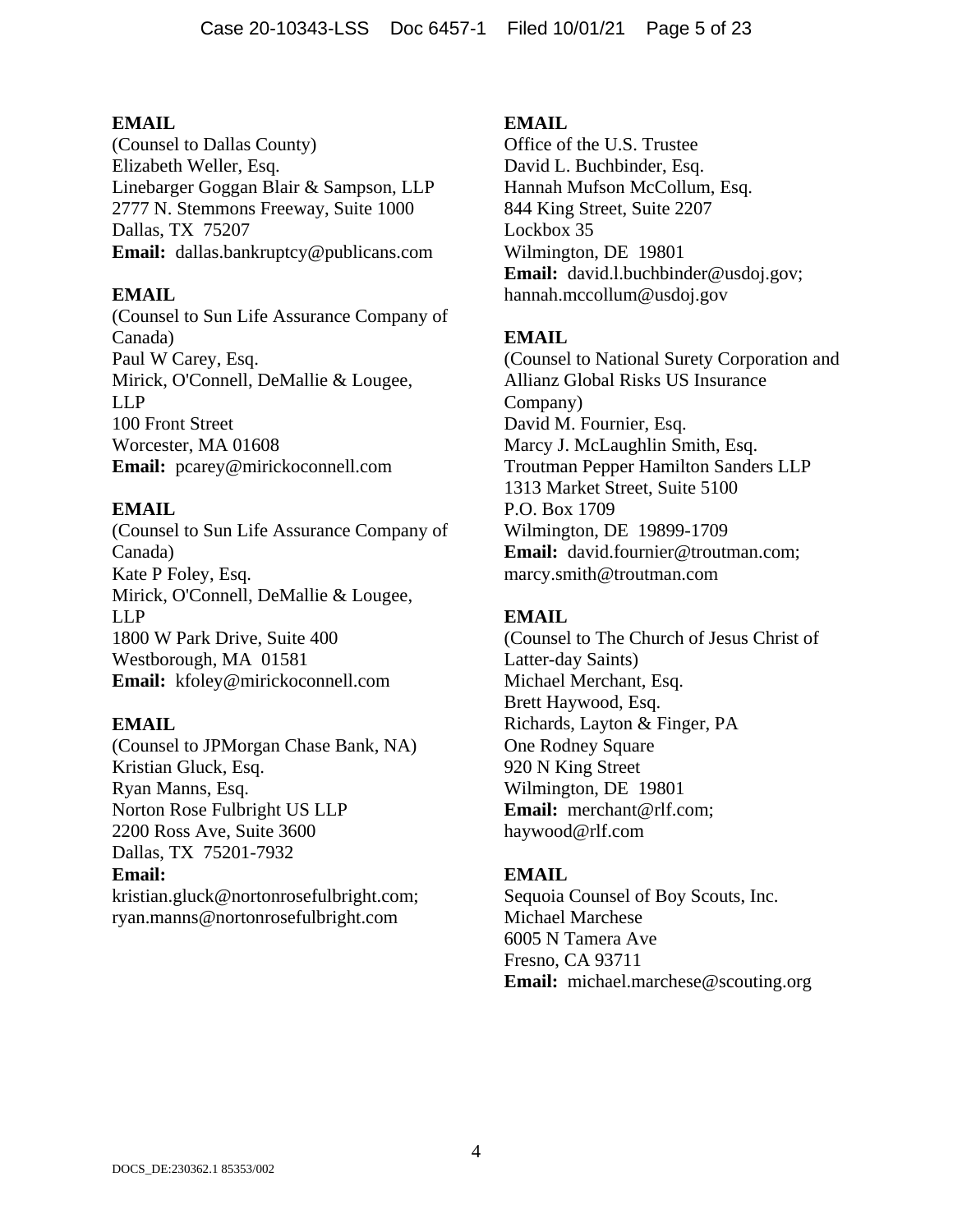(Counsel to Twin City Fire Insurance Company, First State Insurance Company, Hartford Accident and Indemnity Company) Eric S. Goldstein, Esq. Shipman & Goodwin LLP One Constitution Plaza Hartford, CT 06103-1919 **Email:** egoldstein@goodwin.com; bankruptcy@goodwin.com; bankruptcyparalegal@goodwin.com

### **EMAIL**

Synchrony Bank c/o PRA Receivables Management, LLC Valerie Smith PO Box 41021 Norfolk, VA 23541 **Email:** claims@recoverycorp.com

### **EMAIL**

(Counsel to The County Commission Of Fayette County) John Stump, Esq. Steptoe & Johnson PLLC Chase Tower - Eighth Floor 707 Virginia Street E. Charleston, WV 25301 **Email:** john.stump@steptoe-johnson.com

### **EMAIL**

(Counsel to National Surety Corporation and Allianz Global Risks US Insurance Company) Harris B. Winsberg, Esq. Troutman Pepper Hamilton Sanders LLP 600 Peachtree Street NE, Suite 3000 Atlanta, GA 30308 **Email:** harris.winsberg@troutman.com

### **EMAIL**

US Attorney for Delaware David C. Weiss, Esq. Hercules Building 1313 N. Market Street, Suite 400 Wilmington, DE 19801 **Email:** usade.ecfbankruptcy@usdoj.gov

## **EMAIL**

(Counsel to Ad Hoc Committee of Local Councils of the Boy Scouts of America) Richard Mason, Esq. Douglas Mayer, Esq. Joseph C. Celentino, Esq. Wachtell, Lipton, Rosen & Katz 51 W 52nd Street New York, NY 10019 **Email:** rgmason@wlrk.com; dkmayer@wlrk.com; jccelentino@wlrk.com

### **EMAIL**

(Counsel to Sequoia Council of Boy Scouts, Inc.) Riley C. Walter, Esq. Wanger Jones Helsley, PC. 265 E River Park Circle, Suite 310 Fresno, CA 93720 **Email:** rwalter@wjhattorneys.com

### **EMAIL**

(Counsel to JPMorgan Chase Bank, NA) Matthew Ward, Esq. Morgan Patterson, Esq. Womble Bond Dickinson (US) LLP 1313 N Market Street, Suite 1200 Wilmington, DE 19801 **Email:** matthew.ward@wbd-us.com; morgan.patterson@wbd-us.com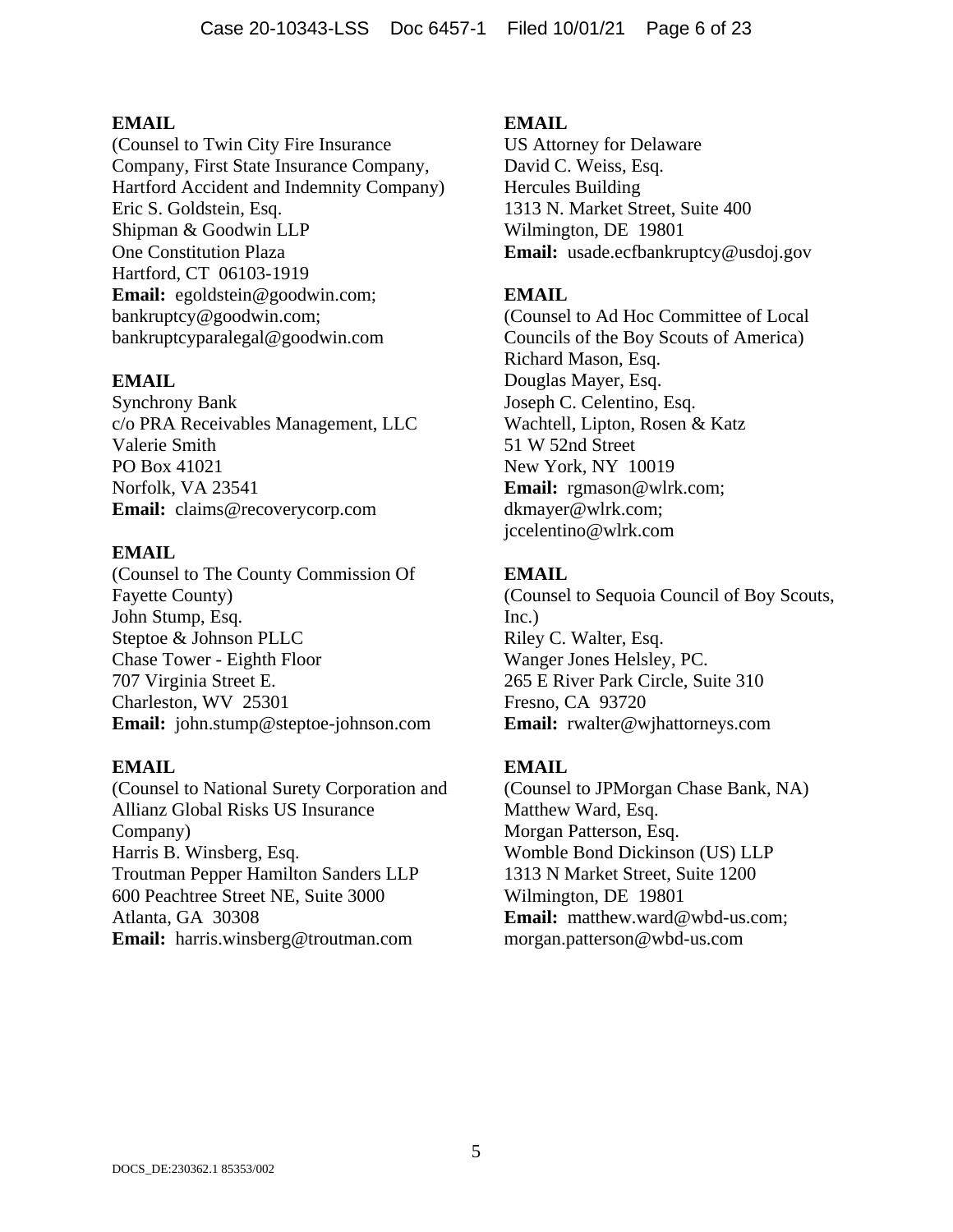James L. Patton, Jr., Esq. Robert Brady, Esq. Edwin Harron, Esq. Young Conaway Stargatt & Taylor Rodney Square 1000 N King Street Wilmington, DE 19801 **Email:** jpatton@ycst.com; rbrady@ycst.com; eharron@ycst.com

# **EMAIL**

(Counsel to Boy Scouts of America San Diego – Imperial Council; Three Harbors Council Inc. Boy Scouts of America) Victor Vilaplana, Esq. Foley & Lardner LLP 3579 Valley Centre Drive, Suite 300 San Diego, CA 92130 **Email:** vavilaplana@foley.com

### **EMAIL**

Steven A. Ginther, Esq. Missouri Department of Revenue Bankruptcy Unit General Counsel's Office 301 W. High Street, Room 670 PO Box 475 Jefferson, City, MO 65105-0475 **Email:** deecf@dor.mo.gov

### **EMAIL**

(Counsel to Chief Seattle Council, Boy Scouts of America) Bruce W. Leaverton, Esq. Karr Tuttle Campbell, P.S. 701 Fifth Avenue, Suite 3300 Seattle, WA 98104 **Email:** bleaverton@karrtuttle.com

## **EMAIL**

(Counsel to Marco Romero, Jr. and Audrey Romero; The Roman Catholic Diocese of Brooklyn, New York and The Roman Catholic Archbishop of Los Angeles) Patrick A. Jackson, Esq. Faegre Drinker Biddle & Reath LLP 222 Delaware Avenue, Suite 1410 Wilmington, DE 19801-1621 **Email:** patrick.jackson@faegredrinker.com

# **EMAIL**

Deb Secrest Commonwealth of Pennsylvania Department of Labor and Industry Collections Support Unit 651 Boas Street, Room 925 Harrisburg, PA 17121 **Email:** ra-li-ucts-bankrupt@state.pa.us

# **EMAIL**

(Counsel to Pearson Education, Inc.; NCS Pearson, Inc.) Jeffrey R. Waxman, Esq. Eric J. Monzo, Esq. Morris James LLP 500 Delaware Ave, Suite 1500 Wilmington, DE 19801 Email: jwaxman@morrisjames.com; emonzo@morrisjames.com

### **EMAIL**

(Counsel to Pearson Education, Inc.; NCS Pearson, Inc.) Angela Z. Miller, Esq. Phillips Lytle LLP One Canalside 125 Main Street Buffalo, NY 14203 **Email:** amiller@phillipslytle.com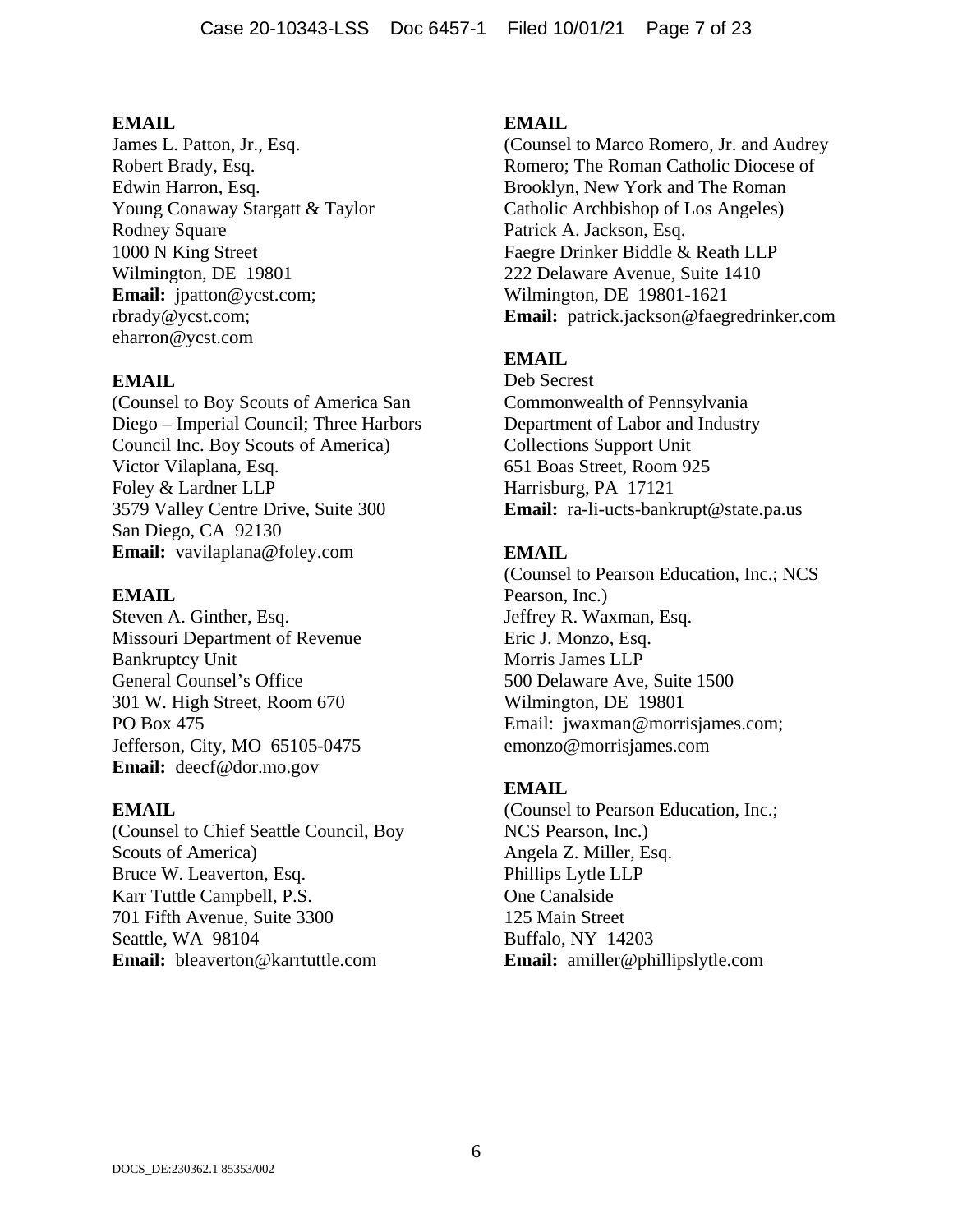(Counsel to Waste Management; and Coalition of Abused Scouts for Justice) Rachel B. Mersky, Esq. Monzack Mersky Browder and Hochman, P.A 1201 N. Orange Street, Suite 400 Wilmington, DE 19801 **Email:** rmersky@monlaw.com

### **EMAIL**

(Counsel to Twin City Fire Insurance Company, First State Insurance Company, Hartford Accident and Indemnity Company) James P. Ruggeri, Esq. Joshua D. Weinberg, Esq. Abigail W. Williams, Esq. Shipman & Goodwin LLP 1875 K Street, NW, Suite 600 Washington, DC 20006-1251 **Email:** jruggeri@goodwin.com; jweinberg@goodwin.com; awilliams@goodwin.com; bankruptcy@goodwin.com; bankruptcyparalegal@goodwin.com

### **EMAIL**

(Counsel to The County of Anderson Texas; The County of Denton, Texas; Harrison Central Appraisal District; The County of Harrison, Texas; The County of Henderson, Texas; Midland Central Appraisal District; The County of Milam, Texas; Terry County Appraisal District; The County of Williamson, Texas) Tara LeDay, Esq. McCreary, Veselka, Bragg & Allen, P.C. PO Box 1269 Round Rock, TX 78680 **Email:** tleday@mvbalaw.com

## **EMAIL**

(Counsel to National Union Fire Insurance Company of Pittsburgh, PA; Lexington Insurance Company; Landmark Insurance Company; The Insurance Company of the State of Pennsylvania) Deirdre M. Richards, Esq. Fineman Krekstein & Harris P.C. 1300 N. King Street Wilmington, DE 19801 **Email:** drichards@finemanlawfirm.com

# **EMAIL**

(Counsel to National Union Fire Insurance Company of Pittsburgh, PA; Lexington Insurance Company; Landmark Insurance Company; The Insurance Company of the State of Pennsylvania) Susan N.K. Gummow, Esq. Foran Glennon Palandech Ponzi & Rudloff, P.C. 222 N. LaSalle Street, Suite 1400 Chicago, IL 60614 **Email:** sgummow@fgppr.com

# **EMAIL**

(Counsel to East Carolina Council BSA, Inc.) Paul A. Fanning, Esq. Ward and Smith, P.A. PO Box 8088 Greenville, NC 27835-8088 **Email:** paf@wardandsmith.com

### **EMAIL**

(Counsel to Jack Doe, creditor and defendant) Bradley L. Rice, Esq. Nagel and Rice LLP 103 Eisenhower Parkway Roseland, NJ 07068 **Email:** brice@nagelrice.com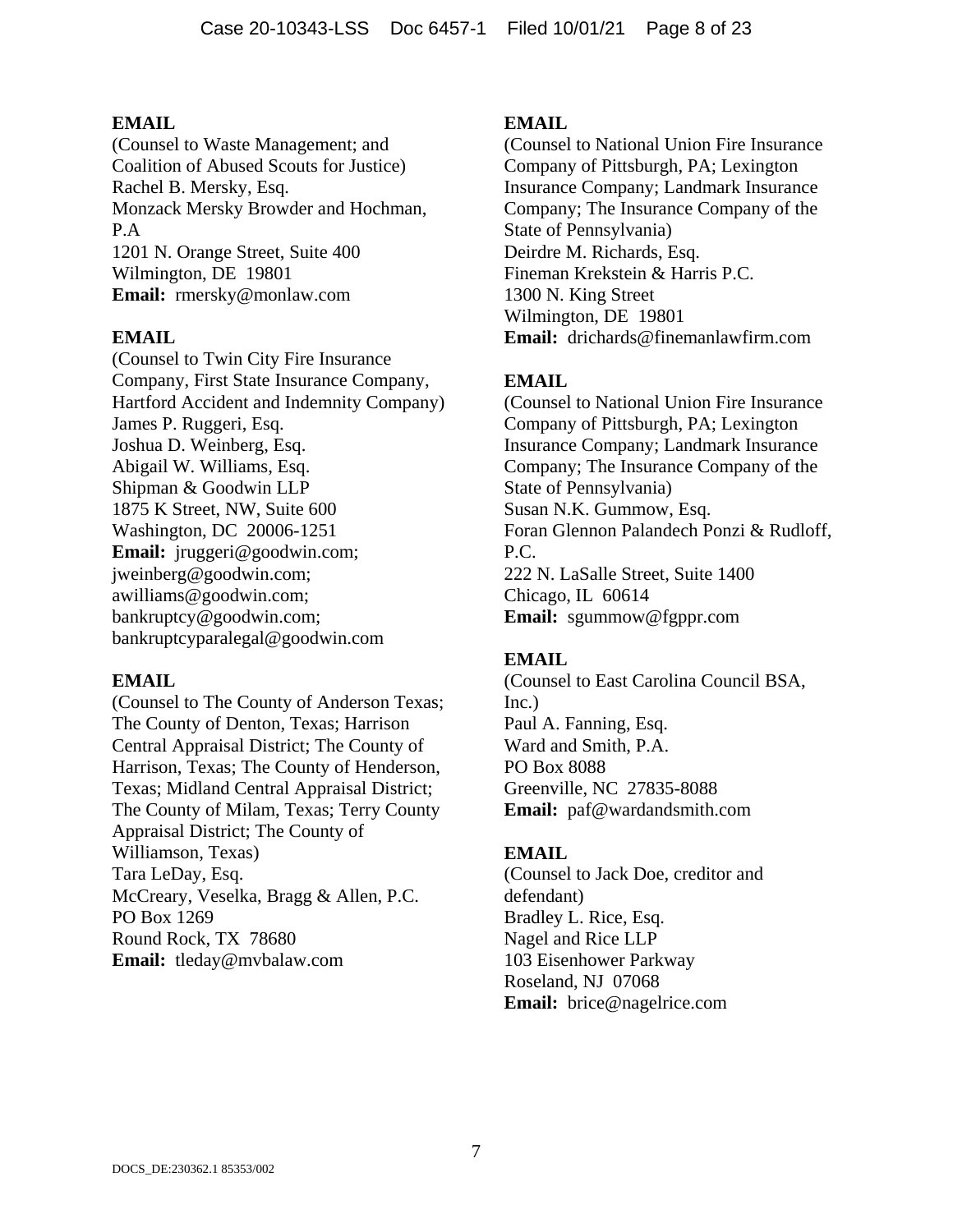(Counsel to Jane Doe) Mark L. Desgrosseilliers, Esq. Chipman, Brown, Cicero & Cole, LLP Hercules Plaza 1313 North Market Street, Suite 5400 Wilmington, DE 19801 **Email:** desgross@chipmanbrown.com

#### **EMAIL**

(Counsel to the Official Committee of Unsecured Creditors) Thomas Moers Mayer, Esq. Rachael Ringer, Esq. David E. Blabey, Jr., Esq. Jennifer R. Sharret, Esq. Megan M. Wasson, Esq. Kramer Levin Naftalis & Frankel LLP 1177 Avenue of the Americas New York, NY 10036 **Email:** tmayer@kramerlevin.com; rringer@kramerlevin.com; dblabey@kramerlevin.com; jsharret@kramerlevin.com; mwasson@kramerlevin.com

#### **EMAIL**

(Counsel to the Official Committee of Unsecured Creditors) Kurt F. Gwynne, Esq. Mark W. Eckard, Esq. Reed Smith LLP 1201 N. Market Street, Suite 1500 Wilmington, DE 19801 **Email:** kgwynne@reedsmith.com; meckard@reedsmith.com

#### **EMAIL**

(Counsel to R.L. and C.L., his wife (Plaintiffs in State Court action pending in the Superior Court of New Jersey, Essex County, Docket No. ESX-L-63-20)) Joseph H. Lemkin, Esq. Stark & Stark, P.C. PO Box 5315 Princeton, NJ 08543 **Email:** jlemkin@stark-stark.com

### **EMAIL**

(Counsel to Claimant, J.M.; Certain Claimants S. H. (SA Claim No. 21108), R. W. (SA Claim No 70996), R. B. (SA Claim No 24629)) Gerald D. Jowers, Jr., Esq. Janet, Janet & Scuggs, LLC 500 Taylor Street, Suite 301 Columbia, SC 29201 **Email:** gjowers@jjsjustice.com

#### **EMAIL**

(Counsel to The Roman Catholic Archbishop of Los Angeles) Ian J. Bambrick, Esq. Faegre Drinker Biddle & Reath LLP 222 Delaware Ave., Suite 1410 Wilmington, DE 19801-1621 **Email:** ian.bambrick@faegredrinker.com

#### **EMAIL**

(Counsel to The Roman Catholic Diocese of Brooklyn, New York and The Roman Catholic Archbishop of Los Angeles) Michael P. Pompeo, Esq. Faegre Drinker Biddle & Reath LLP 1177 Avenue of the Americas,  $41<sup>st</sup>$  Floor New York, NY 10036-2714 **Email:** michael.pompeo@faegredrinker.com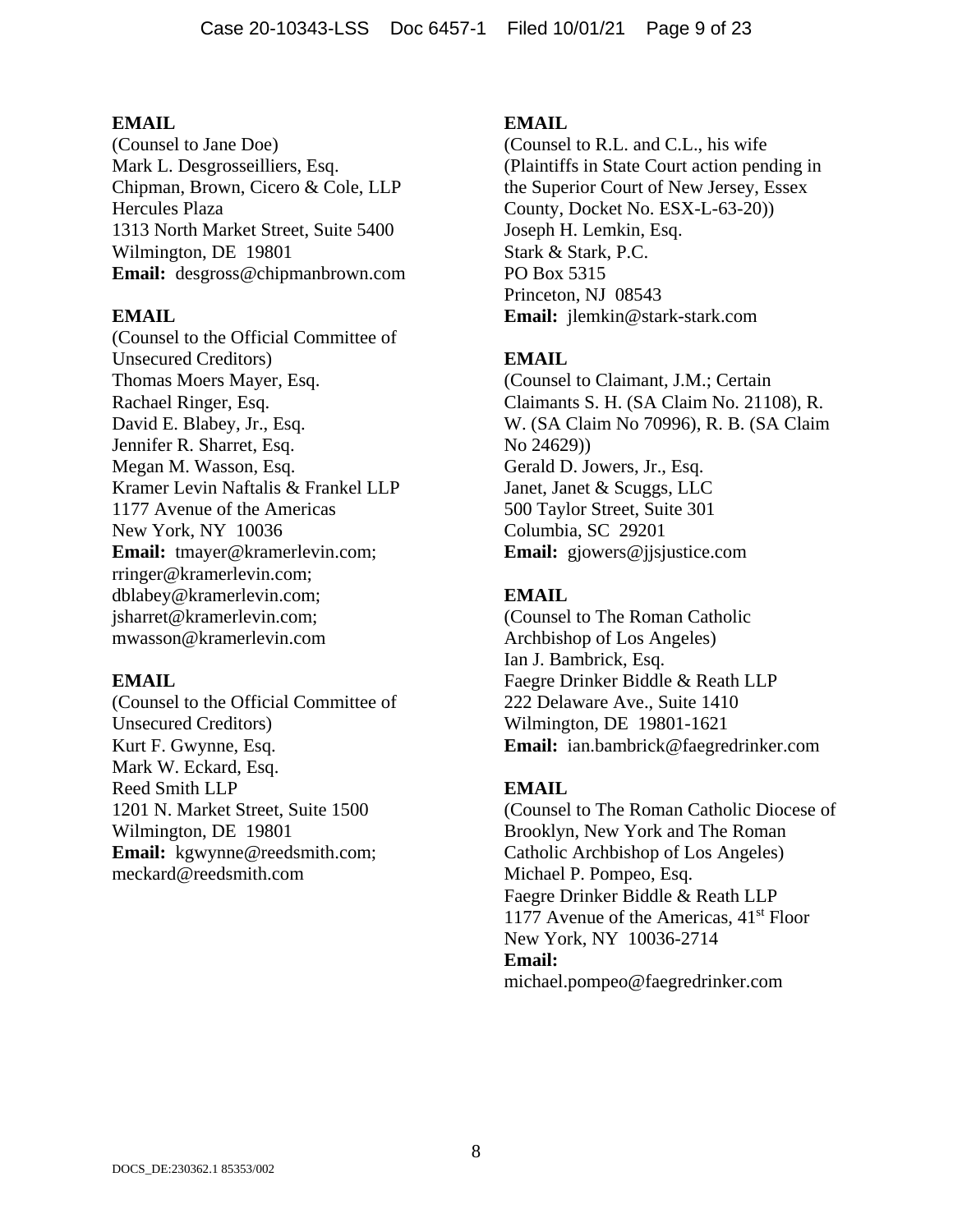(Counsel to Jane Doe) Mark L. Desgrosseilliers, Esq. Chipman, Brown, Cicero & Cole, LLP Hercules Plaza 1313 North Market Street, Suite 5400 Wilmington, DE 19801 **Email:** desgross@chipmanbrown.com

### **EMAIL**

(Counsel to Various Tort Claimants) David M. Klauder, Esq. Bielli & Klauder, LLC 1204 N. King Street Wilmington, DE 19801 **Email:** dklauder@bk-legal.com

### **EMAIL**

(Counsel to Various Tort Claimants) Michael T. Pfau, Esq. Jason P. Amala, Esq. Vincent T. Nappo, Esq. Pfau Cochran Vertetis Amala PLLC 403 Columbia Street, Suite 500 Seattle, WA 98104 **Email:** michael@pcvalaw.com; jason@pcvalaw.com; vnappo@pcvalaw.com

### **EMAIL**

(Counsel to IRC Burnsville Crossing, L.L.C. and The Episcopal Church) Karen C. Bifferato, Esq. Kelly M. Conlan, Esq. Jeffrey C. Wisler, Esq. Connolly Gallagher LLP 1201 N. Market Street, 20<sup>th</sup> Floor Wilmington, DE 19801 **Email:** kbifferato@connollygallagher.com; kconlan@connollygallagher.com; jwisler@connollygallagher.com

### **EMAIL**

(Counsel to Del-Mar-Va Council, Inc., Boy Scouts of America) Bill Bowden, Esq. Ashby & Geddes, P.A. 500 Delaware Avenue, 8<sup>th</sup> Floor P.O. Box 1150 Wilmington, DE 19899-1150 **Email:** wbowden@ashbygeddes.com

# **EMAIL**

(Counsel to AmTrust North America, Inc. on behalf of Wesco Insurance Company) Alan C. Hochheiser, Esq. Maurice Wutscher, LLP 23611 Chagrin Blvd., Suite 207 Beachwood, OH 44122 **Email:** ahochheiser@mauricewutscher.com

# **EMAIL**

(Counsel to current or future personal injury claimants represented by the law firm of Andrews & Thornton) Anthony M. Saccullo, Esq. Mary E. Augustine, Esq. A.M. Saccullo Legal, LLC 27 Crimson King Drive Bear, DE 19701 **Email:** ams@saccullolegal.com; meg@saccullolegal.com

### **EMAIL**

(Counsel to current or future personal injury claimants represented by the law firm of Andrews & Thornton) Anne Andrews, Esq. John C. Thornton, Esq. Andrews & Thornton 4701 Von Karman Avenue, Suite 300 Newport Beach, CA 92660 **Email:** aa@andrewsthornton.com; jct@andrewsthornton.com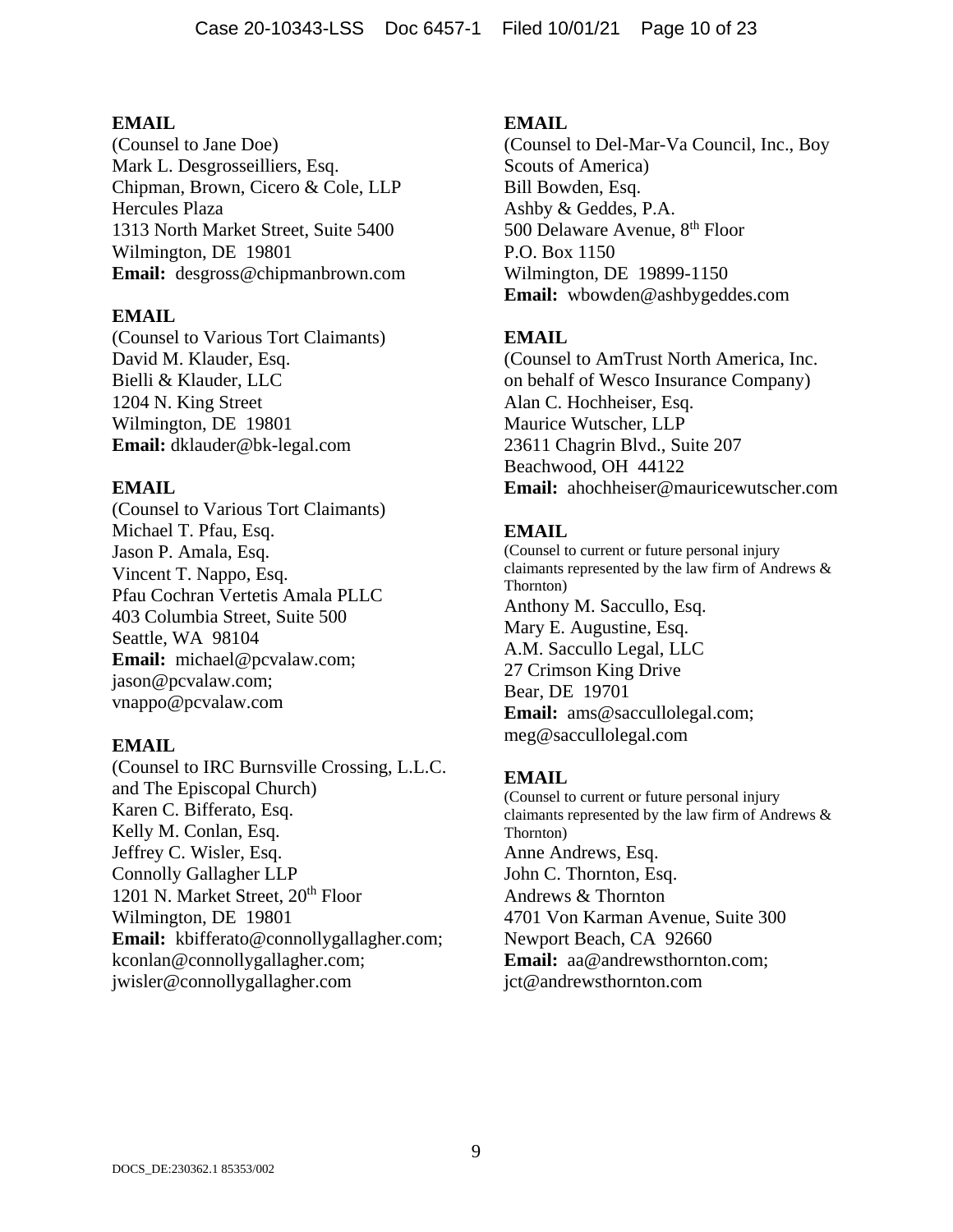(Counsel to Allianz Global Risks US Insurance Company) Matthew S. Sorem, Esq. Nicolaides Fink Thorpe Michaelides Sullivan LLP 10 S. Wacker Drive, 21st Floor Chicago, IL 60606 **Email:** msorem@nicolaidesllp.com

### **EMAIL**

(Counsel to Allianz Global Risks US Insurance Company) Ryan S. Smethurst, Esq. Margaret H. Warner, Esq. McDermott Will & Emery LLP The McDermott Building 500 North Capitol Street, NW Washington, DC 20001-1531 **Email:** rsmethurst@mwe.com; mwarner@mwe.com

### **EMAIL**

(Counsel to Oracle America, Inc.) Shawn M. Christianson, Esq. Buchalter, A Professional Corporation 55 Second Street, 17th Floor San Francisco, CA 94105-3493 **Email:** schristianson@buchalter.com

### **EMAIL**

(Counsel to Robert Hernandez Hunter) David A. Lebowitz, Esq. Kaufman Lieb Lebowitz & Frick LLP 10 East 40th Street, Suite 3307 New York, NY 10016 **Email:** dlebowitz@kllf-law.com

## **EMAIL**

(Counsel to Century Indemnity Company, as successor to CCI Insurance Company, as successor to Insurance Company of North America and Indemnity, et al., Chubb Group Holdings Inc.) Stamatios Stamoulis, Esq. Richard C. Weinblatt, Esq. Stamoulis & Weinblatt LLC 800 N. West Street, Suite 800 Wilmington, DE 19801 **Email:** stamoulis@swdelaw.com weinblatt@swdelaw.com

# **EMAIL**

(Counsel to Century Indemnity Company, as successor to CCI Insurance Company, as successor to Insurance Company of North America and Indemnity, et al) Tancred Schiavnoi, Esq. Janine Panchok-Berry, Esq. O'Melveny & Myers LLP Times Square Tower 7 Times Square New York, NY 10036-6537 **Email:** tschiavoni@omm.com; jpanchokberry@omm.com

# **EMAIL**

(Counsel to Arrowood Indemnity Company) Michael J. Joyce, Esq. The Law Offices of Joyce, LLC 1225 King St., Suite 800 Wilmington, DE 19801 **Email:** mjoyce@mjlawoffices.com

### **EMAIL**

(Counsel to Arrowood Indemnity Company) Britton C. Lewis, Esq. Carruthers & Roth, P.A. 235 N. Edgeworth St. Greensboro, NC 27401 **Email:** bcl@crlaw.com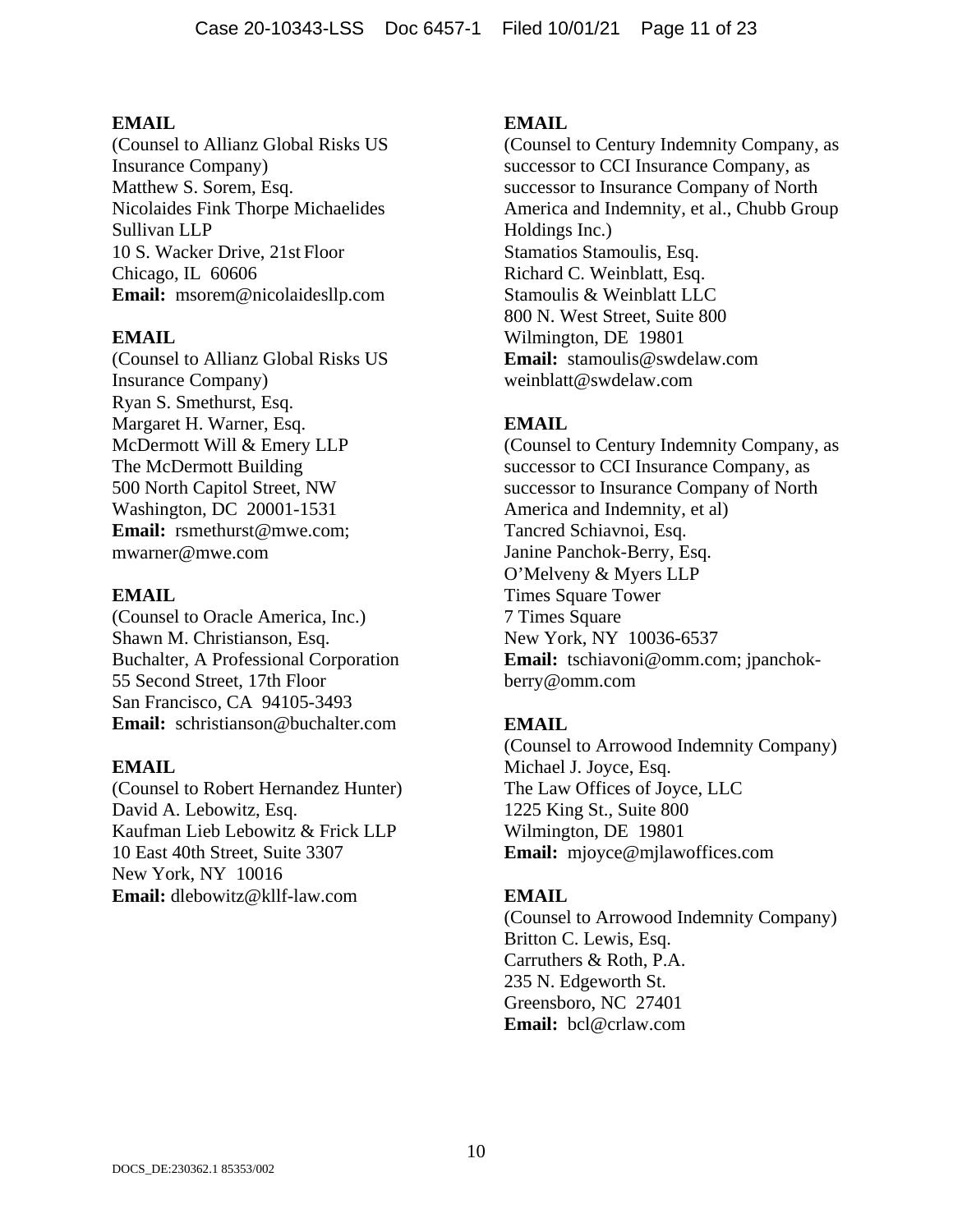(Counsel to Arrowood Indemnity Company) Kevin Coughlin, Esq. Lorraine Armenti, Esq. Michael Hrinewski, Esq. Coughlin Duffy, LLP 350 Mount Kemble Ave. Morristown, NJ 07960 Email: kcoughlin@coughlinduffy.com; larmenti@coughlinduffy.com; mhrinewski@coughlinduffy.com

# **EMAIL**

(Counsel to Baltimore Area Council Boy Scouts of America, Inc.) Todd M. Brooks, Esq. Whiteford Taylor & Preston LLP Seven Saint Paul Street, 15th Floor Baltimore, MD 21202-1626 **Email:** tbrooks@wtplaw.com

# **EMAIL**

(Counsel to Baltimore Area Council Boy Scouts of America, Inc.) Richard W. Riley, Esq. Whiteford Taylor & Preston LLP The Renaissance Centre 405 North King Street, Suite 500 Wilmington, DE 19801 **Email:** rriley@wtplaw.com

### **EMAIL**

(Counsel to Texas Workforce Commission) Texas Attorney General's Office Bankruptcy & Collections Division Christopher S. Murphy, Assistant AG c/o Sherri K. Simpson, Paralegal P.O. Box 12548 Austin, TX 78711-2548 **Email:** christopher.murphy@oag.texas.gov; sherri.simpson@oag.texas.gov

## **EMAIL**

(Counsel to Liberty Mutual Insurance Company) R. Karl Hill, Esq. Seitz, Van Ogtrop & Green, P.A. 222 Delaware Avenue, Suite 1500 Wilmington, DE 19801 **Email:** khill@svglaw.com

# **EMAIL**

(Counsel to Liberty Mutual Insurance Company) Douglas R Gooding, Esq. Jonathan D. Marshall, Esq. Michael J. Foley, Jr., Esq. Choate, Hall & Stewart LLP Two International Place Boston, MA 02110 **Email:** dgooding@choate.com; jmarshall@choate.com; mjfoley@choate.com

# **EMAIL**

(Counsel to Liberty Mutual Insurance Company) Kim V. Marrkand, Esq. Nancy D. Adams, Esq. Laura Bange Stephens, Esq. Mintz, Levin, Corn, Ferris, Glovsky and Popeo, P.C. One Financial Center Boston, MA 02111 **Email:** kmarrkand@mintz.com; ndadams@mintz.com; lbstephens@mintz.com

# **EMAIL**

(Counsel to Ventura County Council of Boy Scouts of America) William E. Winfield, Esq. Nelson Comis Kettle & Kinney LLP 300 E. Esplanade Drive, Suite 1170 Oxnard, CA 93036 **Email:** wwinfield@calattys.com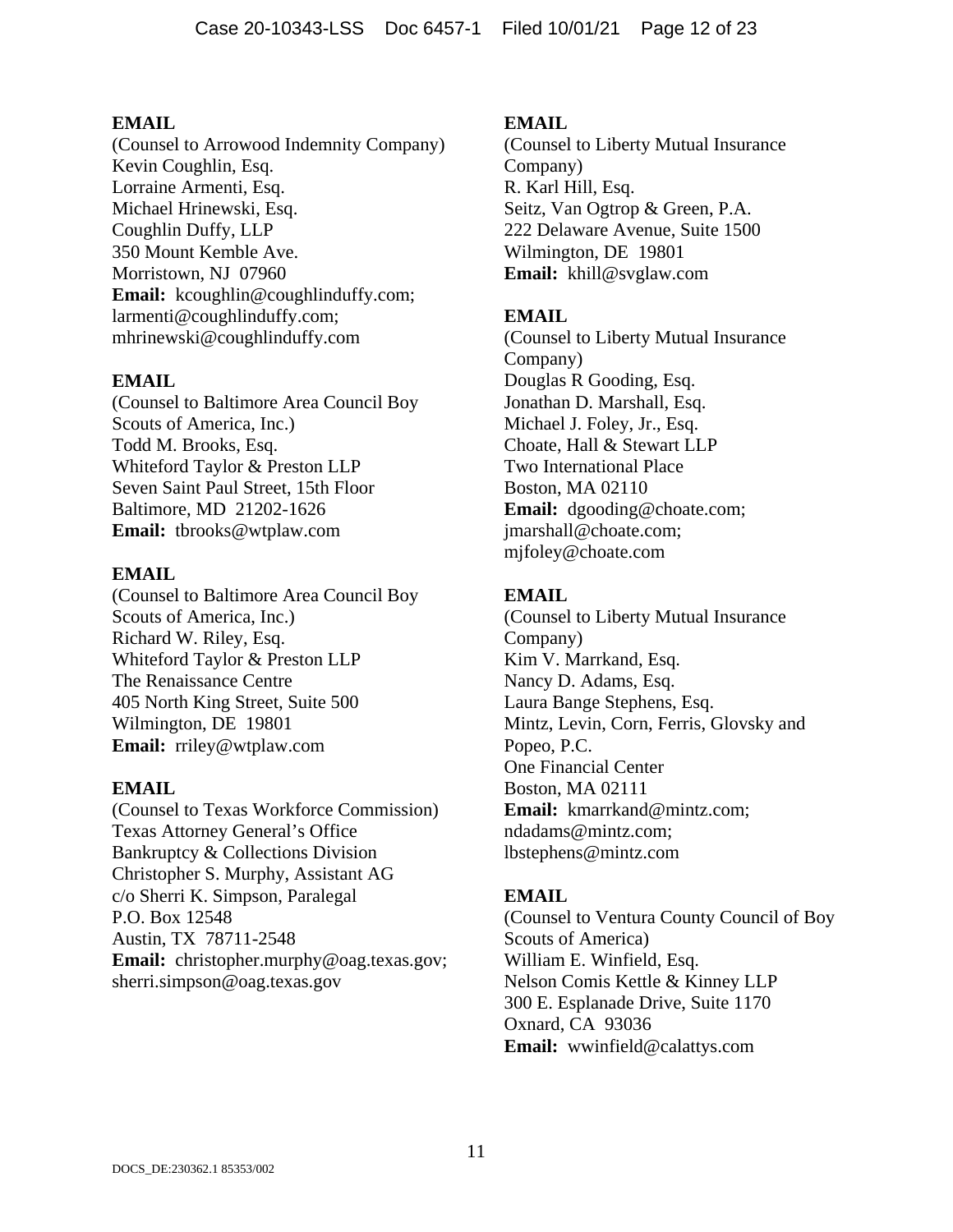(Counsel to Courtney and Stephen Knight, Jointly as the Surviving Parents of E.J.K., a Minor Child, and Stephen Knight as the Personal Representative of the Estate of E.J.K.; Margaret Henderson, Personal Representative of the Estate of N.G.H.) Richard A. Barkasy, Esq. Kristi J. Doughty, Esq. Schnader Harrison Segal & Lewis LLP 824 N. Market Street, Suite 800 Wilmington, DE 19801-4939 Email: rbarkasy@schnader.com; kdoughty@schnader.com

### **EMAIL**

(Counsel to Chickasaw Council, Boy Scouts of America, Inc.) Henry C. Shelton, III, Esq. Adams and Reese LLP 6075 Poplar Avenue, Suite 700 Memphis, TN 38119 **Email:** henry.shelton@arlaw.com

### **EMAIL**

(Counsel to Hartford Accident and Indemnity Company, First State Insurance Company, and Twin City Fire Insurance Company) Erin R. Fay, Esq. Gregory J. Flasser, Esq. Bayard, P.A. 600 N. King Street, Suite 400 Wilmington, DE 19801 **Email:** efay@bayardlaw.com; gflasser@bayardlaw.com

### **EMAIL**

(Counsel to Nichole Erickson and Mason Gordon, a minor by his mother Nichole Erickson; and Betti & Associates Claimants) James Tobia, Esq. The Law Office of James Tobia, LLC 1716 Wawaset Street Wilmington, DE 19806 **Email:** jtobia@tobialaw.com

### **EMAIL**

(Counsel to Great American Assurance Company, f/k/a Agricultural Insurance Company; Great American E&S Insurance Company, f/k/a Agricultural Excess and Surplus Insurance Company; and Great American E&S Insurance Company) Bruce W. McCullough, Esq. Bodell Bové, LLC 1225 N. King Street, Suite 1000 Wilmington, DE 19801 **Email:** bmccullough@bodellbove.com

# **EMAIL**

(Counsel to Jorge Vega and to Various Abuse Victims) Domenic E. Pacitti, Esq. Klehr Harrison Harvey Branzburg LLP 919 Market Street, Suite 1000 Wilmington, DE 19801 **Email:** dpacitti@klehr.com

# **EMAIL**

(Counsel to Various Abuse Victims) Morton R. Branzburg, Esq. Klehr Harrison Harvey Branzburg LLP 1835 Market Street, Suite 1400 Philadelphia, PA 19103 **Email:** mbranzburg@klehr.com

# **EMAIL**

(Counsel to Various Abuse Victims) Stephen Crew, Esq. Peter Janci, Esq. Crew Janci LLP 1200 NW Naito Parkway, Suite 500 Portland, OR 97209 **Email:** steve@crewjanci.com; peter@crewjanci.com

# **EMAIL**

(Counsel to Eric Pai, as Administrator of the Estate of J. Pai) William D. Sullivan, Esq. Sullivan Hazeltine Allinson LLC 919 N. Market Street, Suite 420 Wilmington, DE 19801 **Email:** bsullivan@sha-llc.com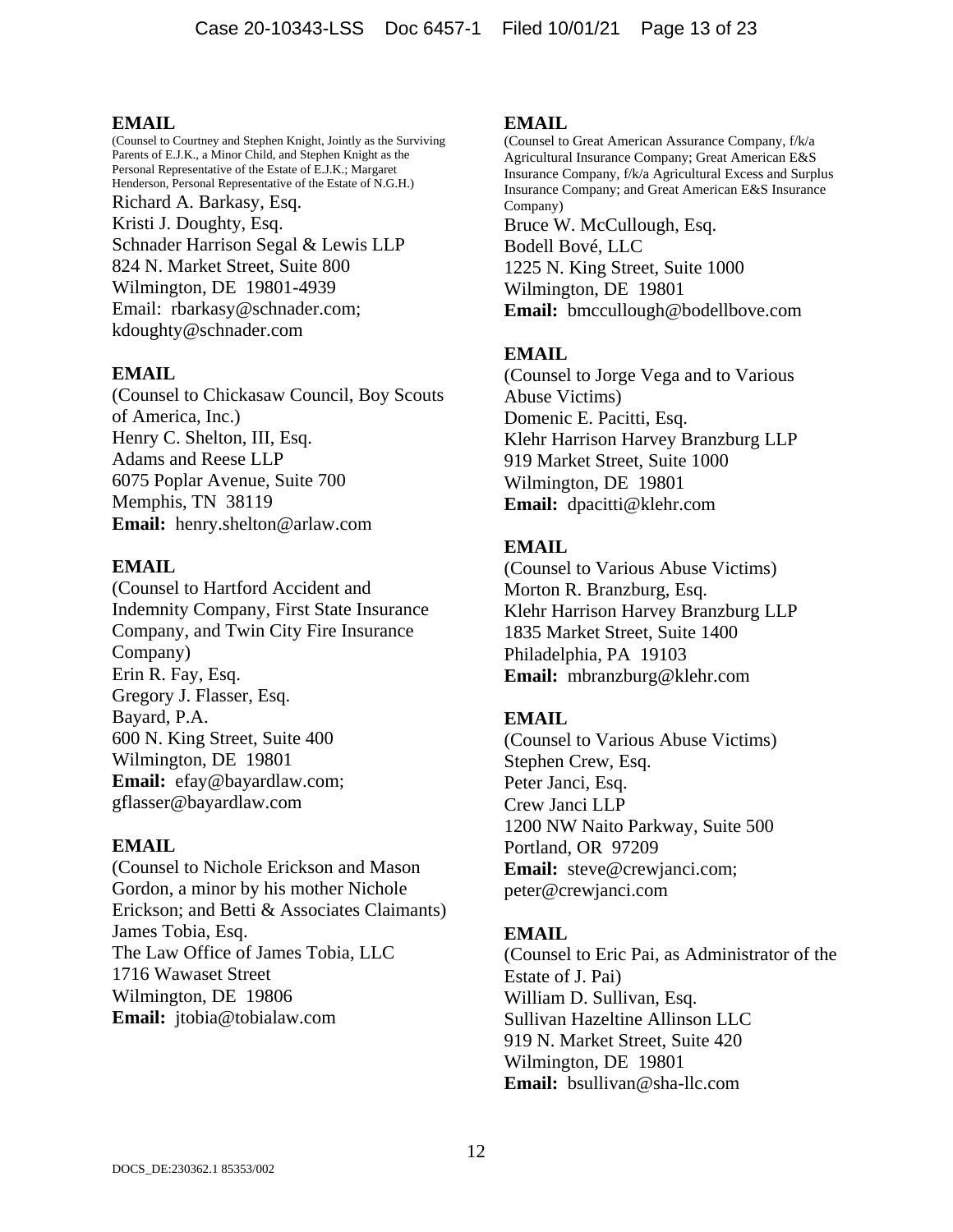(Counsel to Collin County Tax Assessor/Collector) Larry R. Boyd, Esq. Chad Timmons, Esq. Emily M. Hahn, Esq. Abernathy, Roeder, Boyd & Hullett, P.C. 1700 Redbud Blvd, Suite 300 McKinney, TX 75069 **Email:** lboyd@abernathy-law.com; ctimmons@abernathy-law.com; ehahn@abernathy-law.com; bankruptcy@abernathy-law.com

### **EMAIL**

(Counsel to Buffalo Trail Council, Inc.) Michael G. Kelly, Esq. Kelly, Morgan, Dennis, Corzine & Hansen, P.C. PO Box 1311 Odessa, TX 79760-1311 **Email:** mkelly@kmdfirm.com

### **EMAIL**

(Counsel to Maricopa County Treasurer) Peter Muthig, Esq. Maricopa County Attorney's Office Civil Services Division 225 W. Madison Street Phoenix, AZ 85003 **Email:** muthigk@mcao.maricopa.gov

#### **EMAIL**

(Counsel to Oracle America, Inc.) Amish R. Doshi, Esq. Doshi Legal Group, P.C. 1979 Marcus Avenue, Suite 210E Lake Success, NY 11042 **Email:** amish@doshilegal.com

#### **EMAIL**

(Special Insurance Counsel to the Future Claimants' Representative) Kami Quinn, Esq. Emily Grim, Esq. Meredith Neely, Esq. Rachel Jennings, Esq. Kyle Dechant, Esq. Gilbert LLP 700 Pennsylvania Avenue, SE, Suite 400 Washington, DC 20003 **Email:** quinnk@gilbertlegal.com; grime@gilbertlegal.com; neelym@gilbertlegal.com; jenningsr@gilbertlegal.com; dechantk@gilbertlegal.com

# **EMAIL**

(Counsel to Ector CAD) Don Stecker, Esq. Linebarger Goggan Blair & Sampson, LLP 112 E. Pecan Street, Suite 2200 San Antonio, TX 78205 **Email:** sanantonio.bankruptcy@publicans.com

### **EMAIL**

(Counsel to Trennie L. Williams and Kiwayna H. Williams) Flordia M. Henderson, Esq. PO Box 30604 Memphis, TN 38130-0604 **Email:** flordia@fhendersonlaw.net

### **EMAIL**

(Counsel to the TN Dept of Labor – Bureau of Unemployment Insurance) Laura L. McCloud, Esq. c/o TN Attorney General's Office, Bankruptcy Division PO Box 20207 Nashville, TN 37202-0207 **Email:** agbankdelaware@ag.tn.gov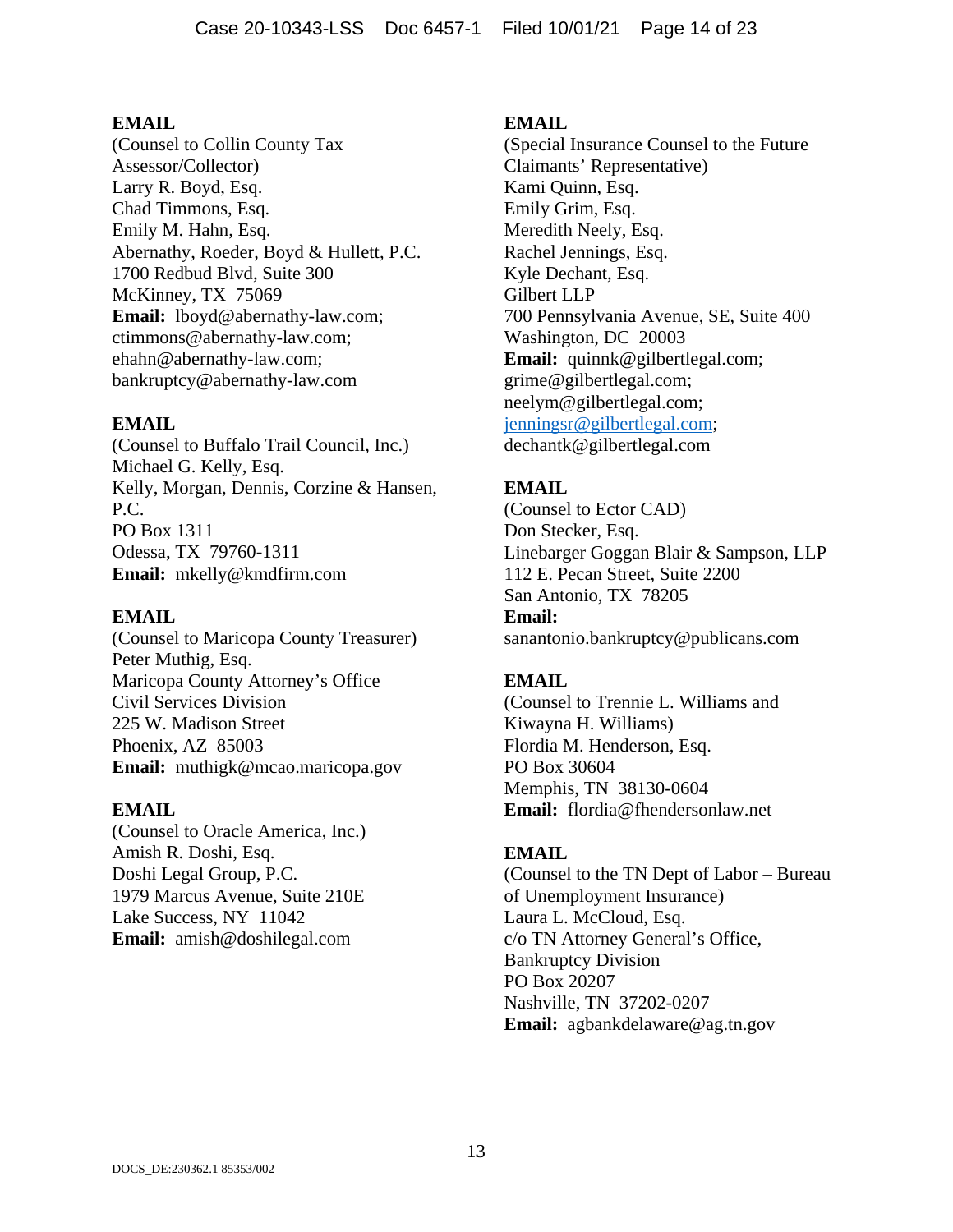(Counsel to Coalition of Abused Scouts for Justice) David J. Molton, Esq. Brown Rudnick LLP Seven Times Square New York, NY 10036 **Email:** dmolton@brownrudnick.com

## **EMAIL**

(Counsel to Coalition of Abused Scouts for Justice) Sunni P. Beville, Esq. Tristan G. Axelrod, Esq. Brown Rudnick LLP One Financial Center Boston, MA 02111 **Email:** sbeville@brownrudnick.com; taxelrod@brownrudnick.com

# **EMAIL**

(Counsel to Stryker Medical) Danielle Mason Anderson, Esq. Miller, Canfield, Paddock and Stone, P.L.C. 277 S. Rose Street, Suite 5000 Kalamazoo, MI 49007 **Email:** andersond@millercanfield.com

### **EMAIL**

(Counsel for The Waite and Genevieve Phillips Foundation) Jason C. Powell, Esq. Thomas Reichert, Esq. The Powell Firm, LLC 1201 N. Orange Street, Suite 500 Wilmington, DE 19801 **Email:** jpowell@delawarefirm.com; treichert@delawarefirm.com

# **EMAIL**

(Counsel to Certain Sexual Abuse Survivor Claimants) Stephen W. Spence, Esq. Baird Mandalas Brockstedt, LLC 1413 Savannah Road, Suite 1 Lewes, DE 19958 **Email:** sws@bmbde.com

# **EMAIL**

(Counsel to American Zurich Insurance Company) Mark D. Plevin, Esq. Crowell & Moring LLP Three Embarcadero Center, 26th Floor San Francisco, CA 94111 **Email:** mplevin@crowell.com

# **EMAIL**

(Counsel to American Zurich Insurance Company) Tacie H. Yoon, Esq. Crowell & Moring LLP 1001 Pennsylvania Ave., N.W. Washington, DC 20004 **Email:** tyoon@crowell.com

# **EMAIL**

(Counsel to Certain Tort Claimants) Leander L. James, Esq. Craig K. Vernon, Esq. R. Charlie Beckett, Esq. James, Vernon & Weeks, P.A. 1626 Lincoln Way Coeur d'Alene, ID 83815 **Email:** ljames@jvwlaw.net; cvernon@jvwlaw.net; rbeckett@jvwlaw.net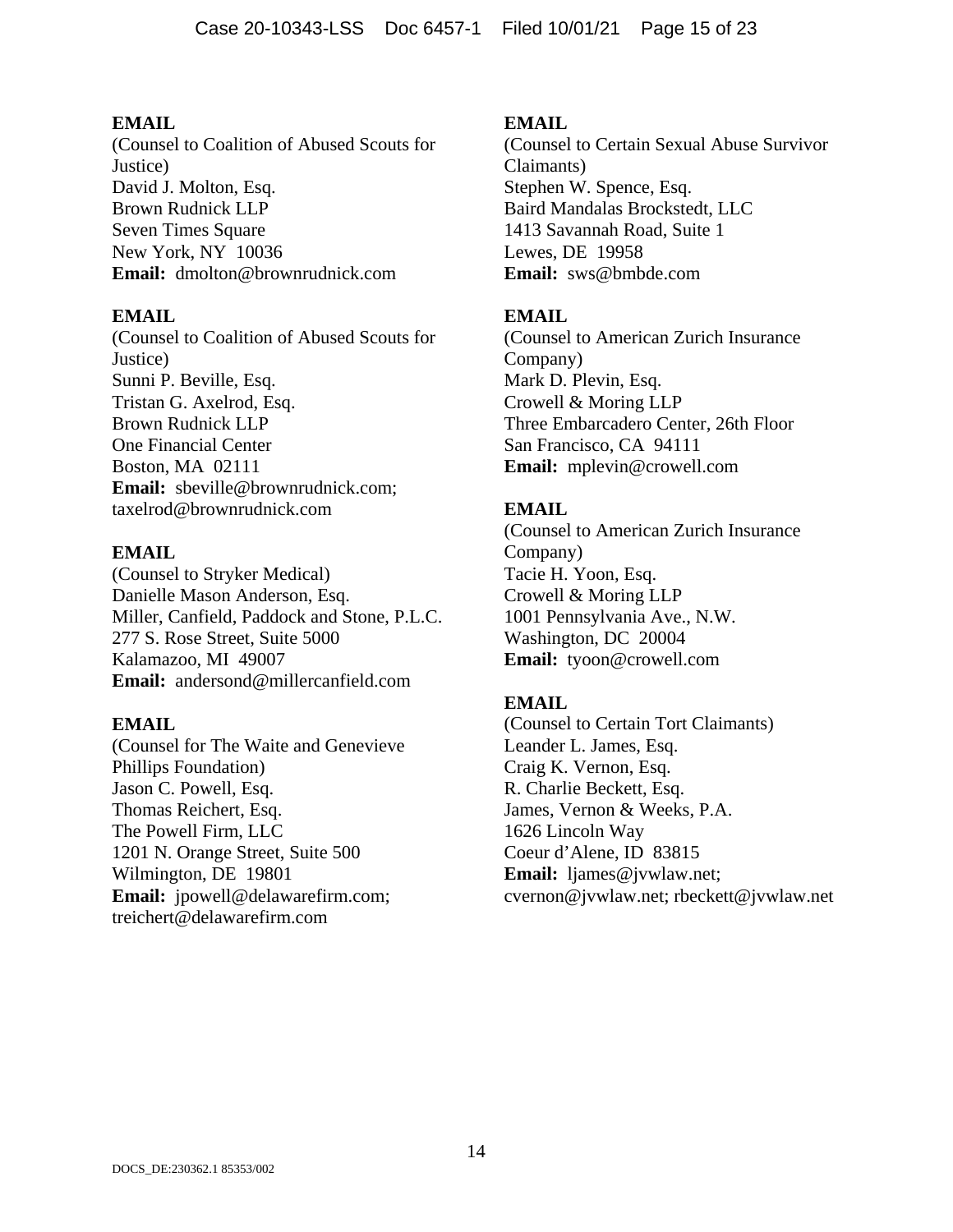(Counsel to Burleson County Tax Office; Luling ISD Tax Office; Colorado County Tax Office; Fayette County Tax Office; Milano ISD Tax Office; Gause ISD Tax Office) John T. Banks, Esq. Perdue, Brandon, Fielder, Collins & Mott, L.L.P. 3301 Northland Drive, Suite 505 Austin, TX 78731 **Email:** jbanks@pbfcm.com

### **EMAIL**

(Counsel to Claimant J.M.) R. Joseph Hrubiec, Esq. Napoli Shkolnik PLLC 919 N. Market Street, Suite 1801 Wilmington, DE 19801 **Email:** rhrubiec@napolilaw.com

### **EMAIL**

(Counsel to Andrew Van Arsdale and Timothy Kosnoff) David E. Wilks, Esq. Wilks Law, LLC 4250 Lancaster Pike, Suite 200 Wilmington, DE 19805 **Email:** dwilks@wilks.law

### **EMAIL**

(Counsel to Jorge Vega) Paul Mones, Esq. Paul Mones PC 13101 Washington Blvd. Los Angeles, CA 90066 **Email:** paul@paulmones.com

### **EMAIL**

(Fee Examiner) Justin Rucki Rucki Fee Review, LLC 1111 Windon Drive Wilmington, DE 19803 **Email:** justinrucki@ruckifeereview.com

### **EMAIL**

(Counsel to Boy Scouts of America, Hawaii and Guam Chapter (Aloha Council)) Jerrold K. Guben, Esq. O'Connor Playdon Guben & Inouye LLP Makai Tower, 24th Floor 733 Bishop Street Honolulu, HI 96813 **Email:** jkg@opgilaw.com

### **EMAIL**

(Counsel to Bay-Lakes Council) Erin A. West, Esq. Godfrey & Kahn, S.C. One East Main Street, Suite 500 P.O. Box 2719 Madison, WI 53701-2719 **Email:** ewest@gklaw.com

# **EMAIL**

(Counsel to Bay-Lakes Council) Timothy F. Nixon, Esq. Godfrey & Kahn, S.C. 200 South Washington Street, Suite 100 Green Bay, WI 54301-4298 Email: tnixon@gklaw.com

### **EMAIL**

(Counsel to the Debtors) Jessica C.K. Boelter, Esq. White & Case LLP 1221 Avenue of the Americas New York, NY 10020-1095 **Email:** jessica.boelter@whitecase.com

### **EMAIL**

(Counsel to the Debtors) Michael C. Andolina, Eq. Matthew E. Linder, Esq. White & Case LLP 111 South Wacker Drive Suite 5100 Chicago, IL 60606-4302 **Email:** mandolina@whitecase.com; mlinder@whitecase.com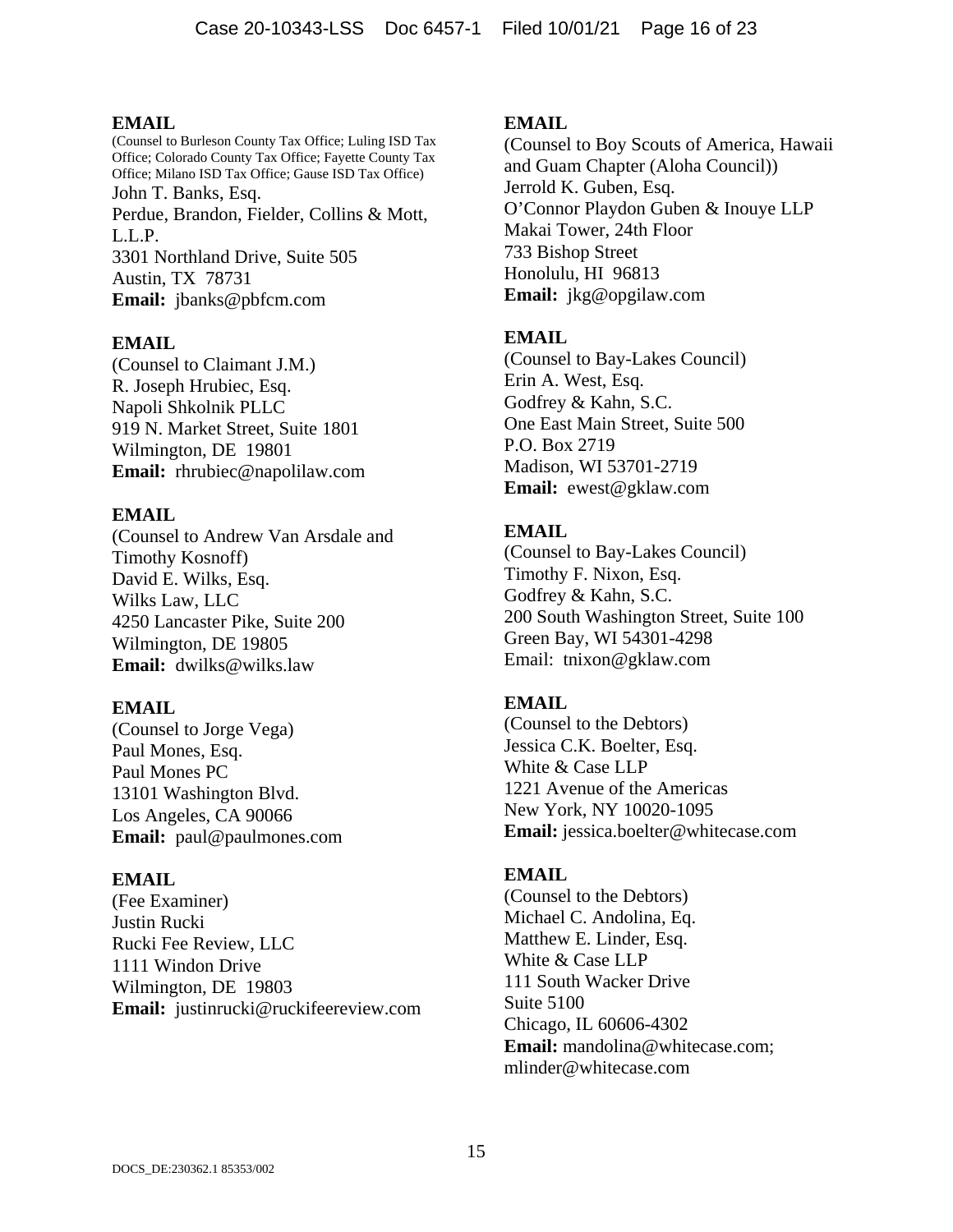(Counsel to the Debtors) Derek C. Abbott, Esq. Andrew R. Remming, Esq. Paige N. Topper, Esq. Morris Nichols Arsht & Tunnell LLP 1201 North Market Street, 16th Floor Wilmington, Delaware 19801 **Email:** dabbott@mnat.com; aremming@mnat.com; ptopper@mnat.com

# **EMAIL**

(Counsel to Old Republic Insurance Company) Stephen M. Miller, Esq. Carl N. Kunz, III, Esq. Brya M. Keilson, Esq. Morris James LLP 500 Delaware Ave, Suite 1500 Wilmington, DE 19801 **Email:** smiller@morrisjames.com; ckunz@morrisjames.com; bkeilson@morrisjames.com

### **EMAIL**

(Counsel to various child sexual abuse tort claimants) Daniel R. Lapinski, Esq. Motley Rice LLC Woodland Falls Corporate Park 210 Lake Drive East, Suite 101 Cherry Hill, NJ 08002 **Email**: dlapinski@motleyrice.com

### **EMAIL**

(Counsel to various child sexual abuse tort claimants) Joseph F. Rice, Esq. Motley Rice LLC 28 Bridgeside Blvd. Mount Pleasant, SC 29464 **Email:** jrice@motleyrice.com

# **EMAIL**

(Counsel to various child sexual abuse tort claimants) Kevin D. Swenson, Esq. Swenson & Shelly, PLLC 107 South 1470 East, Suite 201 St. George, UT 84790 **Email:** kevin@swensonshelley.com

# **EMAIL**

(Counsel to Florida Conference of the United Methodist Church; Various Churches in the Conference that are Chartered Organizations; United Methodist Ad Hoc Committee) Edwin G. Rice, Esq. Elizabeth Brusa, Esq. Bradley Arant Boult Cummings LLP 100 N. Tampa St, Suite 2200 Tampa, FL 33602 **Email:** erice@bradley.com; ebrusa@bradley.com; ddecker@bradley.com

# **EMAIL**

(Counsel to Florida Conference of the United Methodist Church and Various Churches in the Conference that are Chartered Organizations) David N. Rutt, Esq. Scott G. Wilcox, Esq. Moore & Rutt, P.A. The Mill 1007 North Orange Street, Suite 446 Wilmington, DE 19801 **Email:** dnrutt@mooreandrutt.com; swilcox@mooreandrutt.com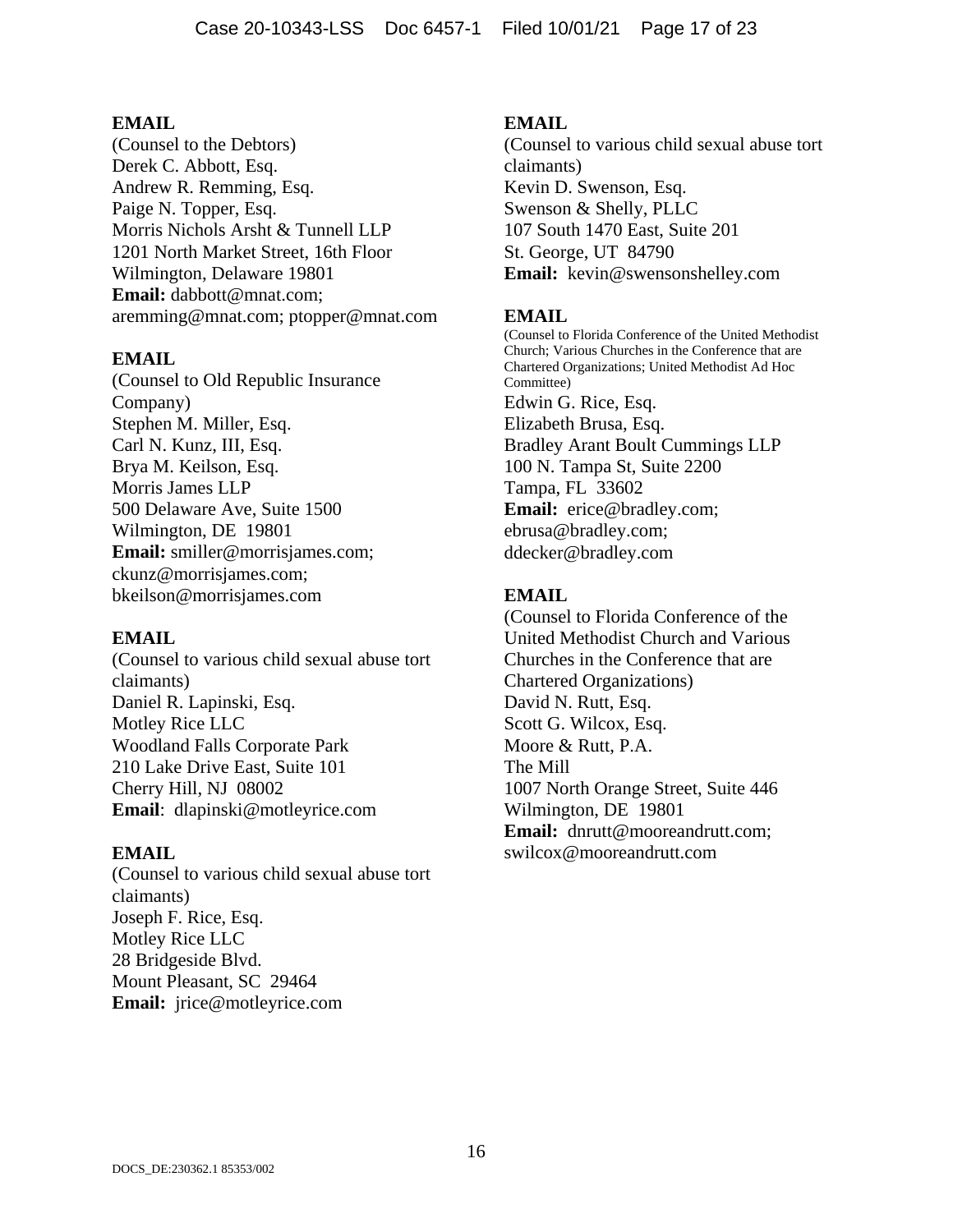(Counsel to Florida Conference of the United Methodist Church and Various Churches in the Conference that are Chartered Organizations) David N. Rutt, Esq. Scott G. Wilcox, Esq. Moore & Rutt, P.A. 122 N. Market St. PO Box 554 Georgetown, DE 19947 **Email:** dnrutt@mooreandrutt.com; swilcox@mooreandrutt.com

### **EMAIL**

(Counsel to Simon Kenton Council) John D. McLaughlin, Jr., Esq. Ferry Joseph, P.A. 824 North Market Street, Suite 1000 Wilmington, DE 19801 **Email:** jmclaughlin@ferryjoseph.com

### **EMAIL**

(Counsel to Simon Kenton Council) Daniel R. Swetnam, Esq. Ice Miller Arena District 250 West Street Columbus, OH 43215 **Email:** daniel.swetnam@icemiller.com

### **EMAIL**

(Counsel to Indian Waters Council) David Barnes, Jr., Esq. Nelson Mullins Riley & Scarborough LLP 101 Constitution Ave., NW, Suite 900 Washington, DC 20001 **Email:** david.barnes@nelsonmullins.com

### **EMAIL**

(Counsel to The Domestic and Foreign Missionary Society of the Protestant Episcopal Church in the United States of America) Travis A. McRoberts, Esq. Squire Patton Boggs (US) LLP 2000 McKinney Ave., Suite 1700 Dallas, TX 75201 **Email:** travis.mcroberts@squirepb.com

#### **EMAIL**

(Counsel to The Domestic and Foreign Missionary Society of the Protestant Episcopal Church in the United States of America and The Episcopal Church) Mark A. Salzberg, Esq. Squire Patton Boggs (US) LLP 2550 M Street, NW Washington, DC 20037 **Email:** mark.salzberg@squirepb.com

### **EMAIL**

(Counsel to The Episcopal Church) Jihyun Park, Esq. Squire Patton Boggs (US) LLP 1211 Avenue of the Americas, 26th Floor New York, NY 10136 **Email:** jihyun.park@squirepb.com

### **EMAIL**

(Counsel to Unidentified Sexual Abuse Survivor) Joseph P. Rusnak, Esq. Tune, Entrekin & White, P.C. UBS Tower, Suite 1700 315 Deaderick Street Nashville, TN 37238 **Email:** jrusnak@tewlawfirm.com

### **EMAIL**

(Counsel to Chapelwood United Methodist Church) Steven A. Leyh, Esq. Hoover & Slovacek, LLP Galleria Tower II 5051 Westheimer, Suite 1200 Houston, TX 77056 **Email:** leyh@hooverslovacek.com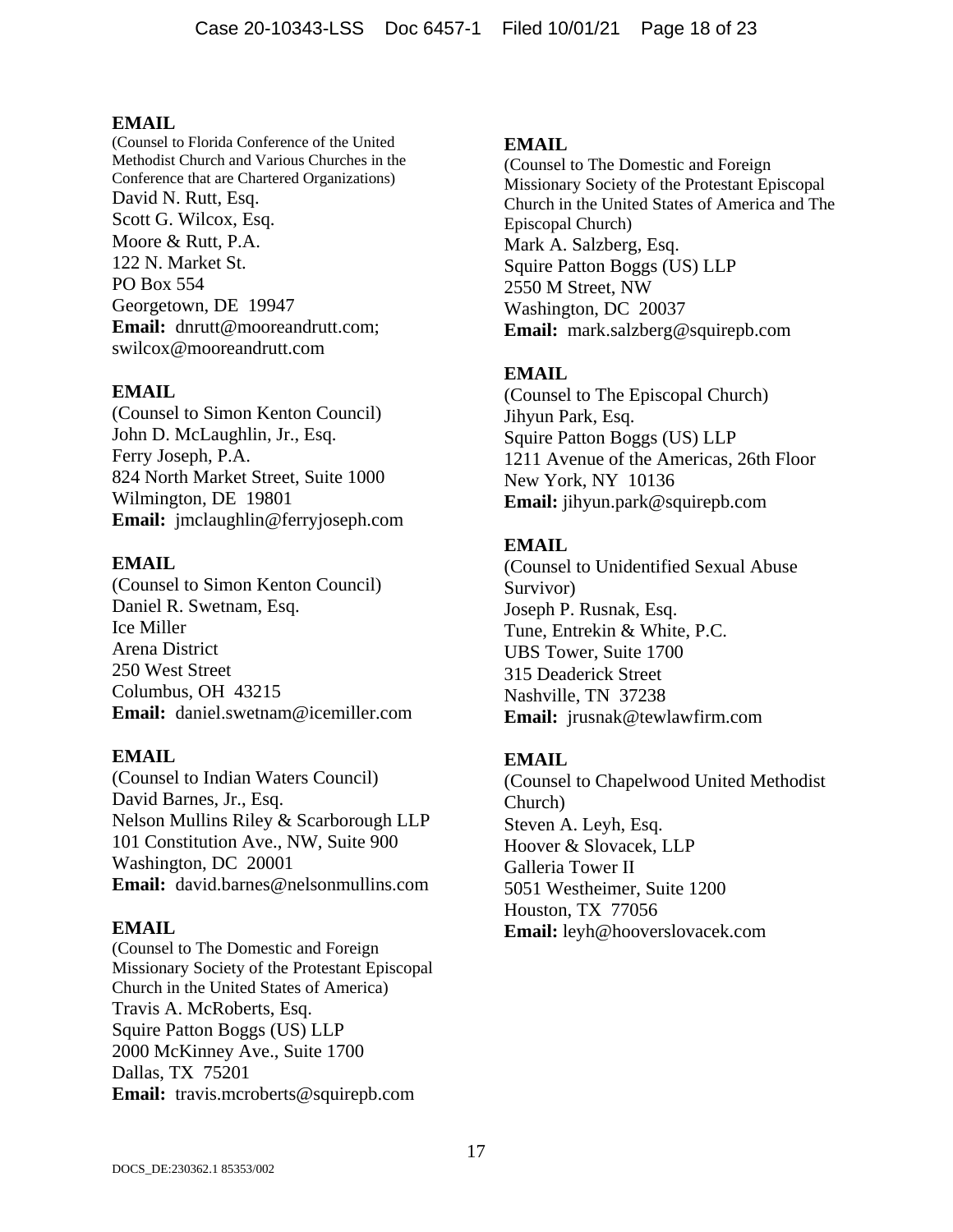(Counsel to St. Stephen's Episcopal Church) Robert L. Rattet, Esq. James B. Glucksman, Esq. Davidoff Hutcher & Citron LLP 605 Third Avenue New York, NY 10158 **Email**: rlr@dhclegal.com; jbg@dhclegal.com

### **EMAIL**

(Counsel to Various Child Sexual Abuse Tort Claimants) Joel M. Walker, Esq. Nye, Stirling, Hale & Miller LLP 1145 Bower Hill Road, Suite 104 Pittsburgh, PA 15243 **Email:** jmwalker@nshmlaw.com

# **EMAIL**

(Counsel to Clarendon America Insurance Company; Maryland Casualty Company, Maryland American General Group, and American General Fire & Casualty Company) Matthew G. Summers, Esq. Chantelle D. McClamb, Esq. Ballard Spahr LLP 919 N. Market Street, 11th Floor Wilmington, DE 19801-3034 **Email:** summersm@ballardspahr.com; mcclambc@ballardspahr.com

# **EMAIL**

(Counsel to Clarendon America Insurance Company; Maryland Casualty Company, Maryland American General Group, and American General Fire & Casualty Company) Harry Lee, Esq. John O'Connor, Esq. Brett Grindrod, Esq. Steptoe & Johnson LLP 1330 Connecticut Avenue, N.W. Washington, DC 20036 **Email:** hlee@steptoe.com; joconnor@steptoe.com; bgrindrod@steptoe.com

# **EMAIL**

(Counsel to Presbyterian Church of Lakehurst) Daniel E. Straffi, Jr., Esq. Straffi & Straffi, LLC 670 Commons Way Toms River, NJ 08755 **Email:** bkclient@straffilaw.com

# **EMAIL**

(Counsel to The Episcopal Diocese of San Diego) James P. Hill, Esq. Sullivan Hill Rez & Engel, PLC 600 B Street, Suite 1700 San Diego, CA 92101 Email: hill@sullivanhill.com

# **EMAIL**

(Counsel to Various Child Sexual Abuse Tort Claimants) J. Chad Edwards, Esq. Ichor Consulting, LLC 3626 N. Hall Street (Two Oak Lawn), Suite 610 Dallas, TX 75219 **Email:** chad@ichorconsulting.com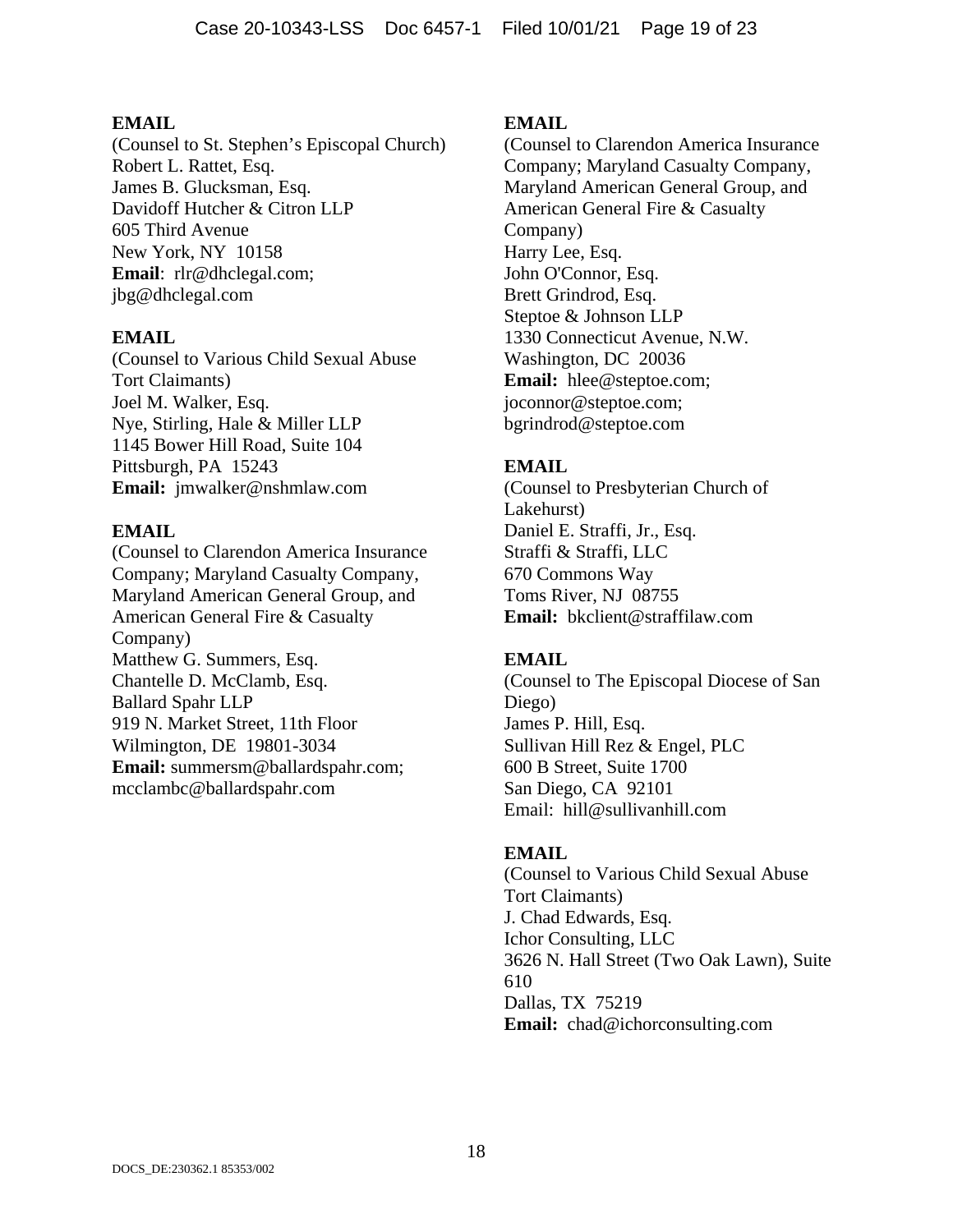(Counsel to United Methodist Ad Hoc Committee; Catholic Mutual Relief Society of America; and Roman Catholic Ad Hoc Committee) Jeremy W. Ryan, Esq. D. Ryan Slaugh, Esq. Potter Anderson & Corroon LLP 1313 N. Market Street, 6th Floor Wilmington, DE 19801-6108 **Email:** jryan@potteranderson.com; rslaugh@potteranderson.com

# **EMAIL**

(Counsel to Eisenbeng, Rothweiler, Winkler, Eisenberg & Jeck, P.C.) Daniel K. Hogan, Esq. Garvan F. McDaniel, Esq. Hogan McDaniel 1311 Delaware Avenue Wilmington, DE 19806 **Email:** dkhogan@dkhogan.com; gfmcdaniel@dkhogan.com

### **EMAIL**

(Counsel to Junell & Associates, PLLC) John B. Thomas, Esq. Allison Fisher, Esq. Hicks Thomas LLP 700 Louisiana Street, Suite 2300 Houston, TX 77002 Email: jthomas@hicks-thomas.com; afisher@hicks-thomas.com

### **EMAIL**

(Counsel to Junell & Associates, PLLC) Scott D. Cousins, Esq. Cousins Law LLC Brandywine Plaza West 1521 W. Concord Pike, Suite 301 Wilmington, DE 19803 **Email:** scott.cousins@cousins-law.com

## **EMAIL**

(Counsel to Bailey Cowan Heckaman PLLC) Ian Connor Bifferato, Esq. The Bifferato Firm, P.A. 1007 N. Orange Street, 4th Floor Wilmington, DE 19801 **Email:** cbifferato@tbf.legal

# **EMAIL**

(Counsel to D. Miller & Associates PLLC) Daniel Miller, Esq. Walden Macht & Haran LLP 2532 Justin Lane Wilmington, DE 19810 **Email:** dmiller@wmhlaw.com

# **EMAIL**

(Counsel to Various Child Sexual Abuse Tort Claimants) Aimee H. Wagstaff, Esq. Andrus Wagstaff, PC 7171 W. Alaska Drive Lakewood, CO 80226 **Email:** aimee.wagstaff@andruswagstaff.com

# **EMAIL**

(Counsel to Catholic Mutual Relief Society of America and Roman Catholic Ad Hoc Committee) Everett Cygal, Esq. David Spector, Esq. Joseph Mark Fisher, Esq. Neil Lloyd, Esq. Daniel Schufreider, Esq. Jin Yan, Esq. Schiff Hardin LLP 233 S. Wacker Drive, Suite 7100 Chicago, IL 60606 **Email:** ecygal@schiffhardin.com; dspector@schiffhardin.com; mfisher@schiffhardin.com; nlloyd@schiffhardin.com; dschufreider@schiffhardin.com; jyan@schiffhardin.com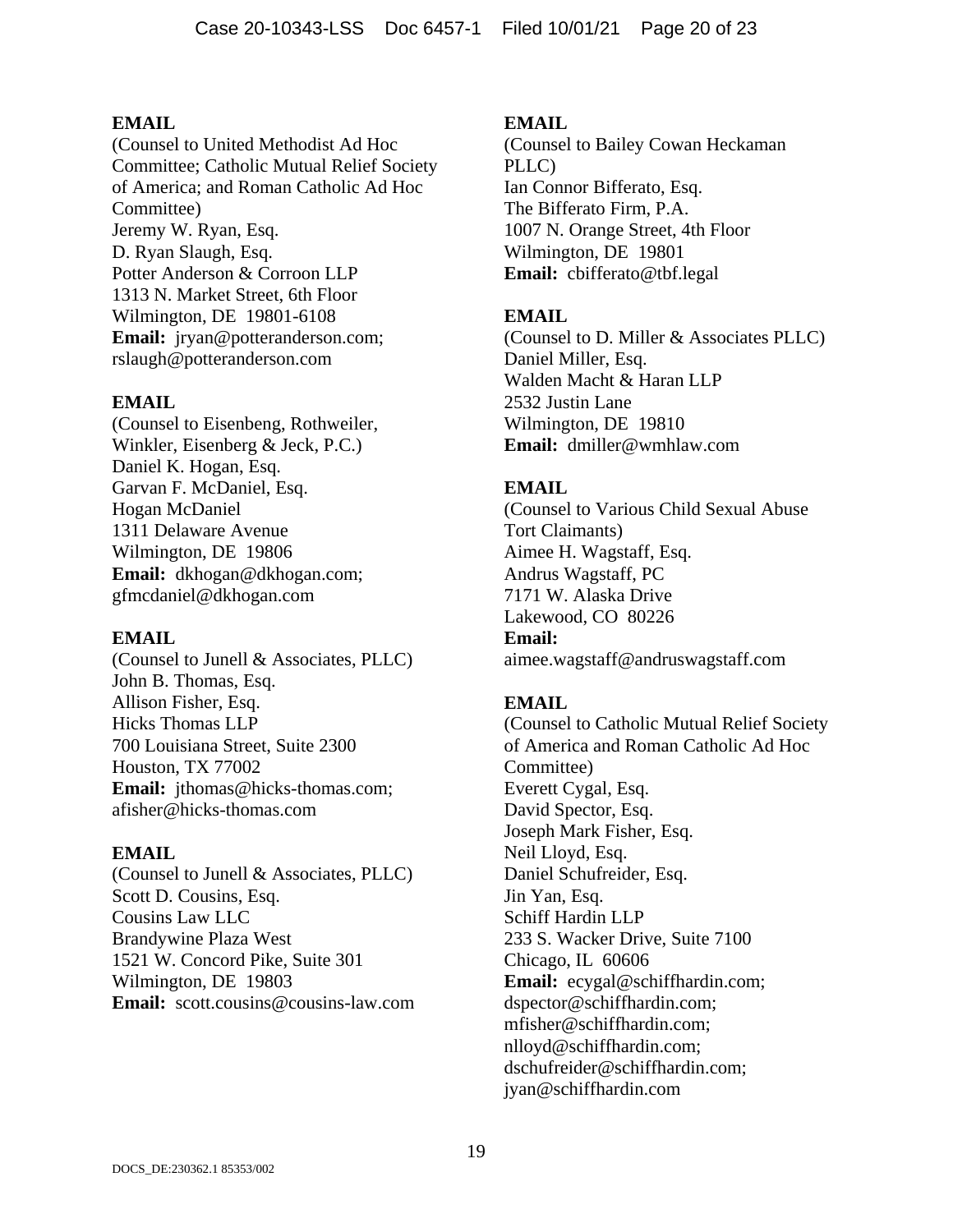(Counsel to Certain Sexual Abuse Claimants) Bill Kelleher, Esq. Fournaris & Mammarella, P.A. 1925 Lovering Avenue Wilmington, DE 19806 **Email:** bkelleher@gfmlaw.com

### **EMAIL**

(Counsel to Certain Sexual Abuse Claimants) Irwin Zalkin, Esq. Devin Storey, Esq. Kristian Roggendorf, Esq. The Zalkin Law Firm, P.C. 10590 W. Ocean Air Drive, #125 San Diego, CA 92130 **Email:** irwin@zalkin.com; dms@zalkin.com; kristian@zalkin.com

### **EMAIL**

(Counsel to American Zurich Insurance Company) Robert D. Cecil, Jr., Esq. Tybout, Redfearn & Pell 501 Carr Road, Suite 300 PO Box 2092 Wilmington, DE 19899-2092 (Courier 19809) **Email:** rcecil@trplaw.com

### **EMAIL**

(Counsel to Great American Assurance Company, f/k/a Agricultural Insurance Company; Great American E&S Insurance Company, f/k/a Agricultural Excess and Surplus Insurance Company; and Great American E&S Insurance Company) Bruce D. Celebrezze, Esq. Clyde & Co US LLP Four Embarcadero Center, Suite 1350 San Francisco, CA 94111 **Email:** bruce.celebrezze@clydeco.us

#### **EMAIL**

(Counsel to Great American Assurance Company, f/k/a Agricultural Insurance Company; Great American E&S Insurance Company, f/k/a Agricultural Excess and Surplus Insurance Company; and Great American E&S Insurance Company) Konrad R. Krebs, Esq. Clyde & Co US LLP 200 Campus Drive, Suite 300 Florham Park, NJ 07932 **Email:** konrad.krebs@clydeco.us

# **EMAIL**

(Counsel to Great American Assurance Company, f/k/a Agricultural Insurance Company; Great American E&S Insurance Company, f/k/a Agricultural Excess and Surplus Insurance Company; and Great American E&S Insurance Company) David Christian, Esq. David Christian Attorneys LLC 105 W. Madison St., Suite 1400 Chicago, IL 60602 **Email:** dchristian@dca.law

# **EMAIL**

(Counsel to Certain Claimants) Sommer D. Luther, Esq. Andrus Wagstaff, PC 7171 W. Alaska Drive Lakewood, CO 80226 **Email:** sluther@wagstafflawfirm.com

# **EMAIL**

(Counsel to Certain Claimants) Kimberly A. Dougherty, Esq. Justice Law Collaborative, LLC 19 Belmont Street South Easton, MA 02375 **Email:** kim@justicelc.com

### **EMAIL**

(Counsel to the Betti & Associates Claimants) Michele M. Betti, Esq. Law Offices of Betti & Associates 30 Wall Street, 8th Floor New York, NY 10005 **Email:** mbettilaw@gmail.com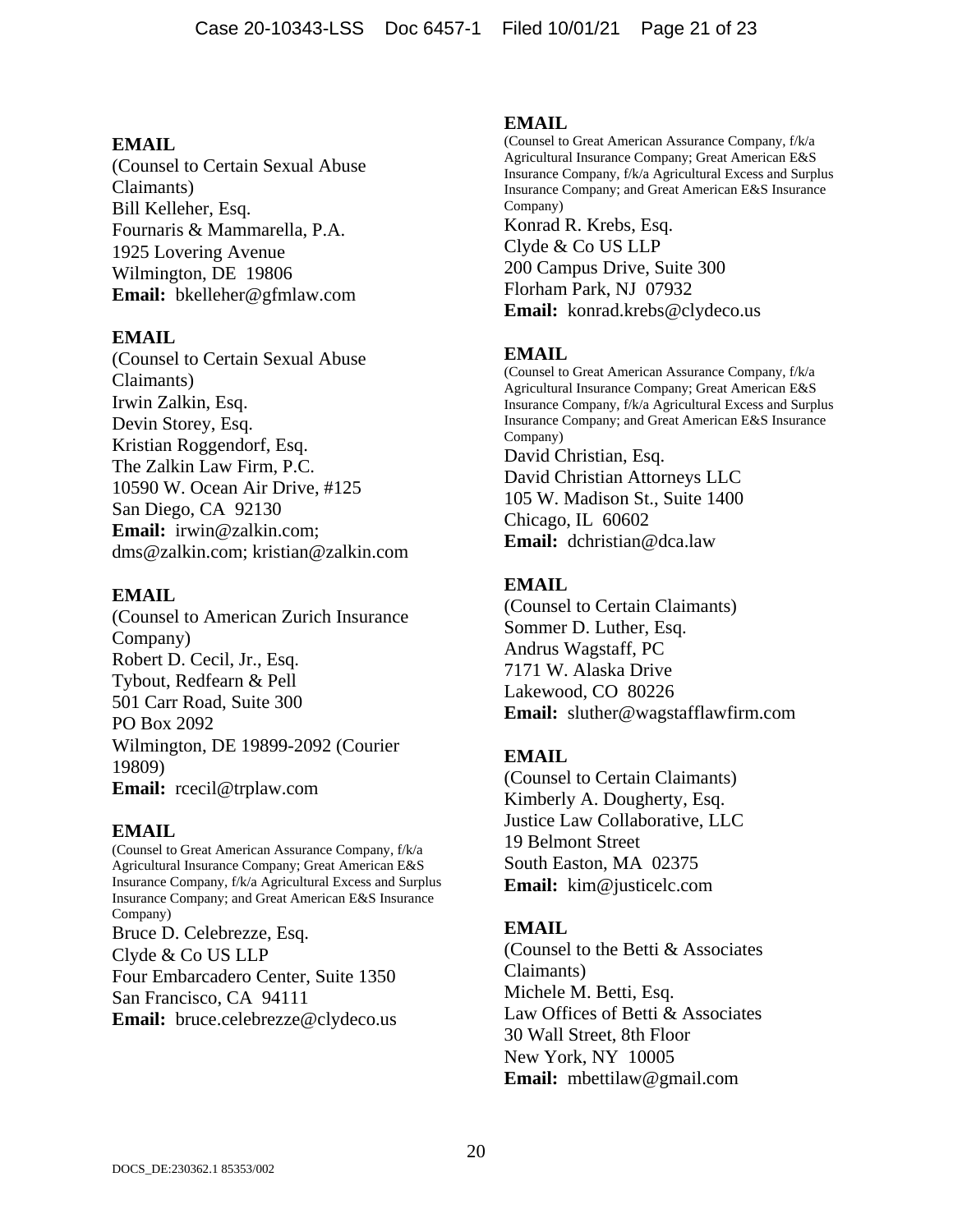(Counsel to Argonaut Insurance Company and Colony Insurance Company) Paul Logan, Esq. Post & Schell, P.C. 300 Delaware Avenue, Suite 1380 Wilmington, DE 19801 **Email:** plogan@postschell.com

## **EMAIL**

(Counsel to the Roman Catholic Archbishop of San Francisco) Iain A. Macdonald, Esq. Macdonald | Fernandez LLP 221 Sansome Street, 3rd Floor San Francisco, CA 94104-2323 **Email:** imac@macfern.com

# **EMAIL**

(Counsel to Indian Harbor Insurance Company, on behalf of itself and as successor in interest to Catlin Specialty Insurance Company) Kathleen M. Miller, Esq. Smith, Katzenstein & Jenkins LLP 1000 West Street, Suite 1501 Wilmington, DE 19801 **Email:** kmiller@skjlaw.com

### **EMAIL**

(Counsel to Indian Harbor Insurance Company, on behalf of itself and as successor in interest to Catlin Specialty Insurance Company) Lloyd A. Gura, Esq. Mound Cotton Wollan & Greengrass LLP One New York Plaza, 44th Floor New York, NY 10004 **Email:** lgura@moundcotton.com

# **EMAIL**

(Counsel to Indian Harbor Insurance Company, on behalf of itself and as successor in interest to Catlin Specialty Insurance Company) Pamela J. Minetto, Esq. Mound Cotton Wollan & Greengrass LLP 30A Vreeland Road, Suite 210 Florham Park, NJ 07932 **Email:** pminetto@moundcotton.com

# **EMAIL**

(*Pro Per*) David L. Lynch, Esq. The Law Office of David L. Lynch, PC 72877 Dinah Shore Drive, Suite 103-126 Rancho Mirage, CA 92270 **Email:** dlynch@desertelderlaw.com

# **EMAIL**

(Counsel to Arch Insurance Company) Matthew A. Hamermesh, Esq. Hangley Aronchick Segal Pudlin & Schiller One Logan Square, 27th Floor Philadelphia, PA 19103 **Email:** mhamermesh@hangley.com

# **EMAIL**

(Counsel Munich Reinsurance America, Inc., formerly known as American Re-Insurance Company) Thaddeus J. Weaver, Esq. Dilworth Paxson LLP 704 King Street, Suite 500 Wilmington, DE 19899-1031 **Email:** tweaver@dilworthlaw.com